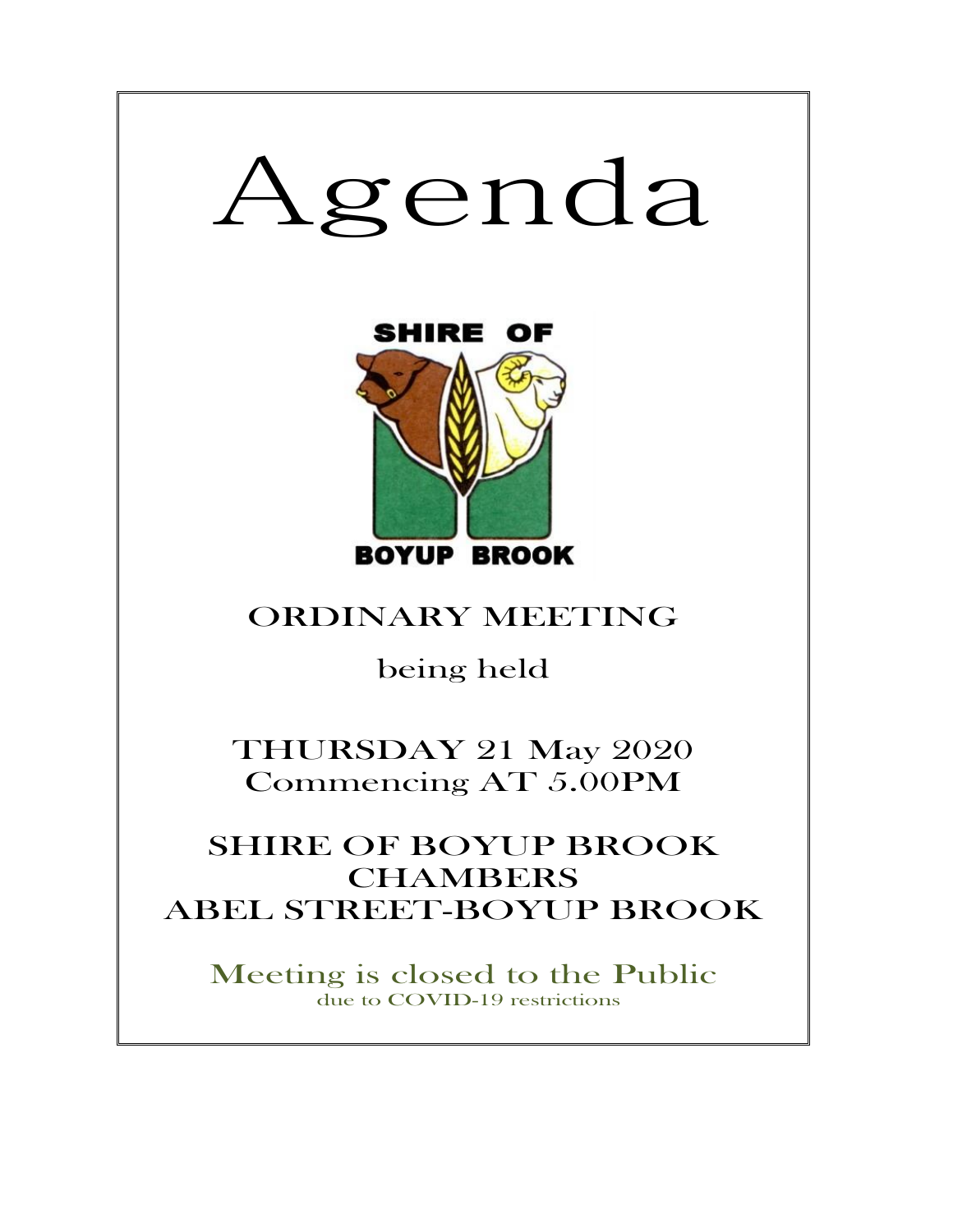# NOTICE OF ORDINARY COUNCIL MEETING

 $To:$ Cr R Walker – Shire President Cr K Moir Cr S Alexander Cr P Kaltenrieder Cr H O'Connell Cr T Oversby Cr A Price Cr E Rear

The next Ordinary Council Meeting of the Shire of Boyup Brook will be held on Thursday 21 May 2020 in the Council Chambers, Shire of Boyup Brook, Abel Street, Boyup Brook – commencing at 5.00pm.

Mr Christopher Smith Chief Executive Officer

Date: 12 May 2020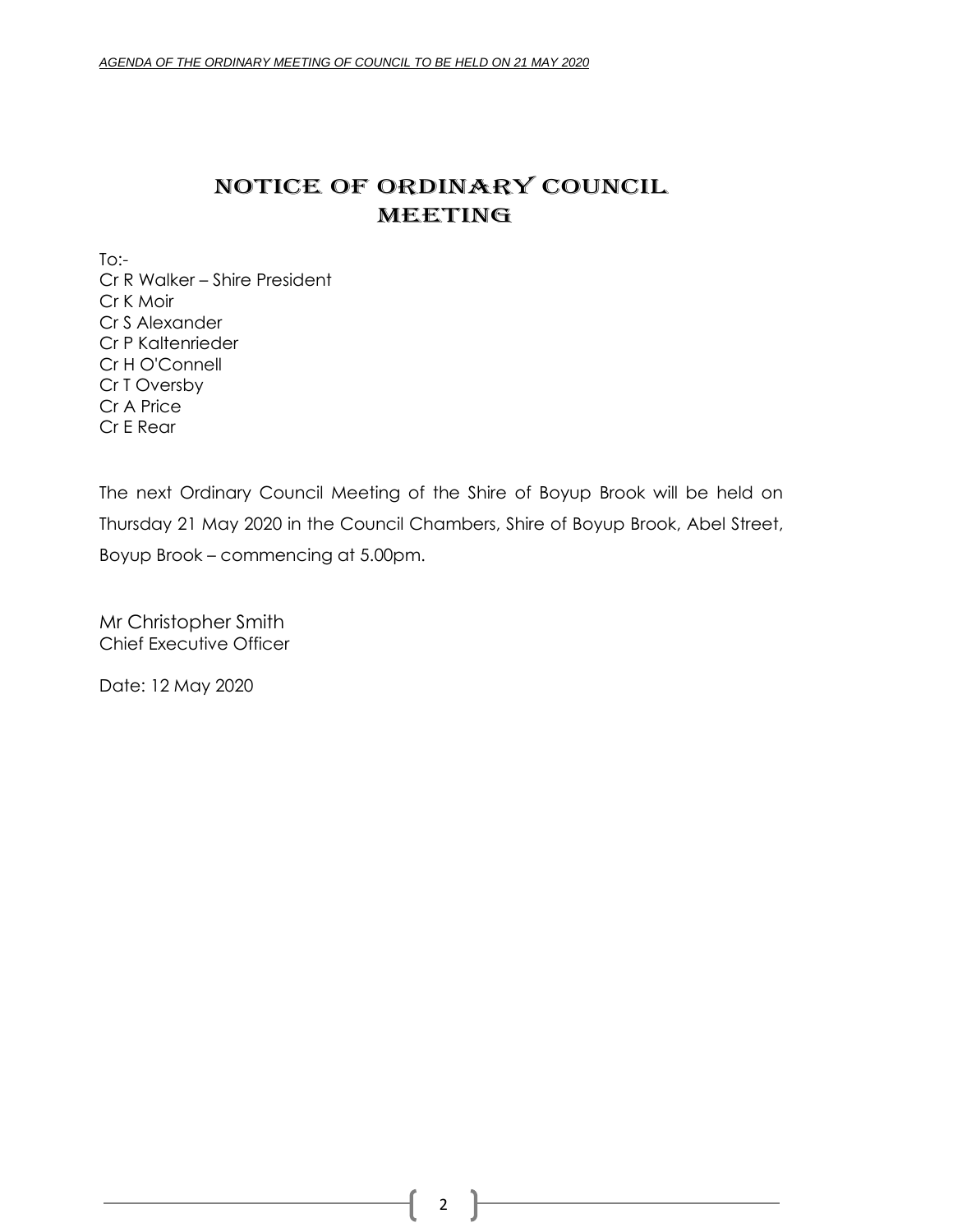### **TABLE OF CONTENTS**

| 1.3          |                                                                                      |  |
|--------------|--------------------------------------------------------------------------------------|--|
| $\mathbf{2}$ |                                                                                      |  |
| 2.1          |                                                                                      |  |
| 3            |                                                                                      |  |
| 4            |                                                                                      |  |
| 5            |                                                                                      |  |
| 6<br>6.1     |                                                                                      |  |
| 7            |                                                                                      |  |
| 8            |                                                                                      |  |
| 9            |                                                                                      |  |
|              |                                                                                      |  |
|              |                                                                                      |  |
|              |                                                                                      |  |
|              |                                                                                      |  |
| 11           |                                                                                      |  |
| 12           | URGENT BUSINESS BY APPROVAL OF THE PRESIDENT OR A MAJORITY OF COUNCILLORS PRESENT 26 |  |
|              |                                                                                      |  |
|              |                                                                                      |  |
| 15           |                                                                                      |  |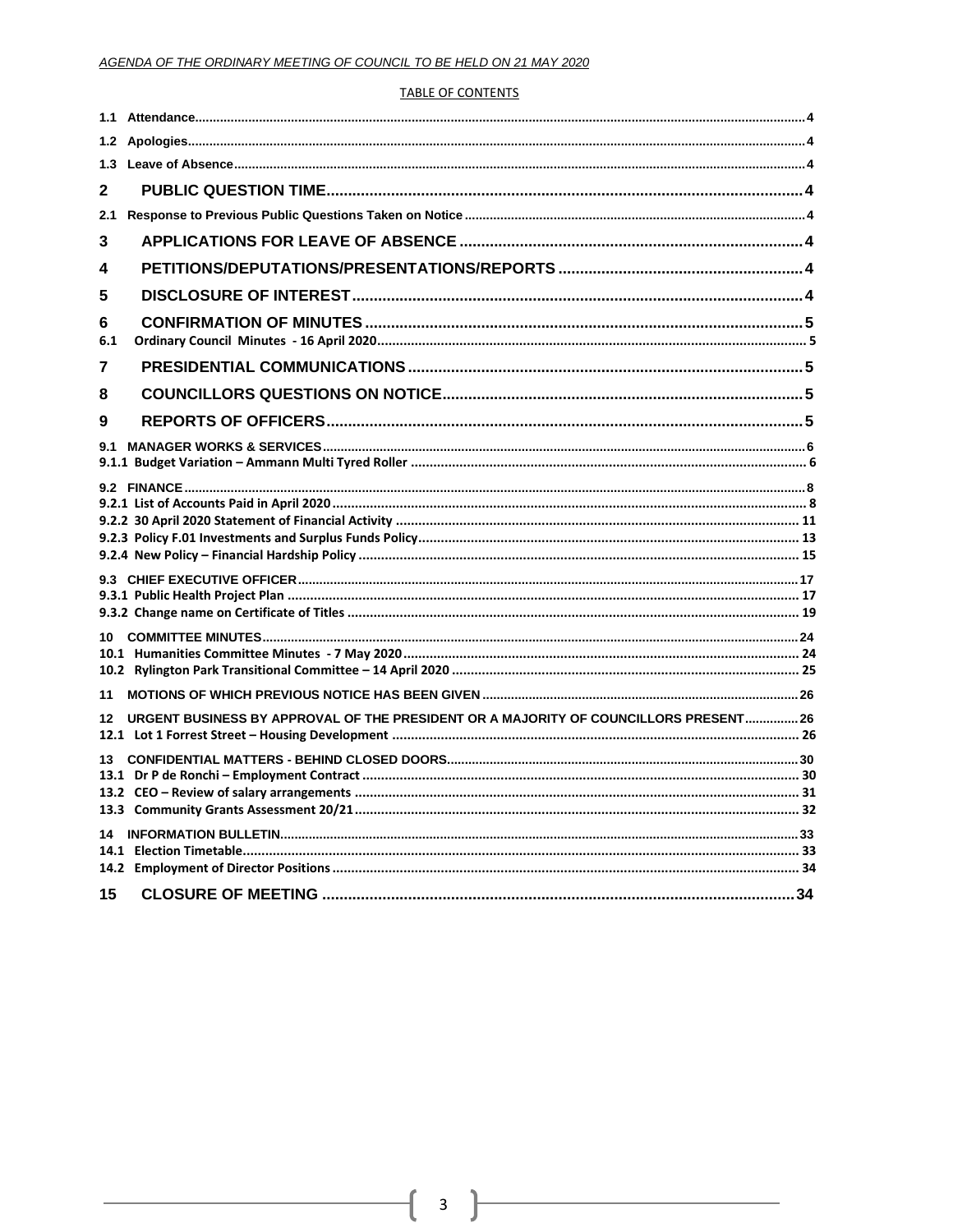# <span id="page-3-0"></span>**RECORD OF ATTENDANCE/APOLOGIES/LEAVE OF ABSENCE PREVIOUSLY APPROVED**

# **1.1 Attendance**

- Cr R Walker Shire President Cr S Alexander Cr P Kaltenrieder Cr K Moir Cr H O'Connell Cr T Oversby Cr A Price Cr E Rear
- STAFF: Mr Chris Smith (CEO) Mr Peter Dittrich (Manager Governance) Ms Vanessa Crispe (Coordinator Works, Projects and Assets) Mrs Maria Lane (Executive Assistant)
- <span id="page-3-1"></span>**1.2 Apologies**
- <span id="page-3-2"></span>**1.3 Leave of Absence**
- <span id="page-3-3"></span>**2 PUBLIC QUESTION TIME**
- <span id="page-3-4"></span>**2.1 Response to Previous Public Questions Taken on Notice**
- <span id="page-3-5"></span>**3 APPLICATIONS FOR LEAVE OF ABSENCE**
- <span id="page-3-6"></span>**4 PETITIONS/DEPUTATIONS/PRESENTATIONS/REPORTS**
- <span id="page-3-7"></span>**5 DISCLOSURE OF INTEREST**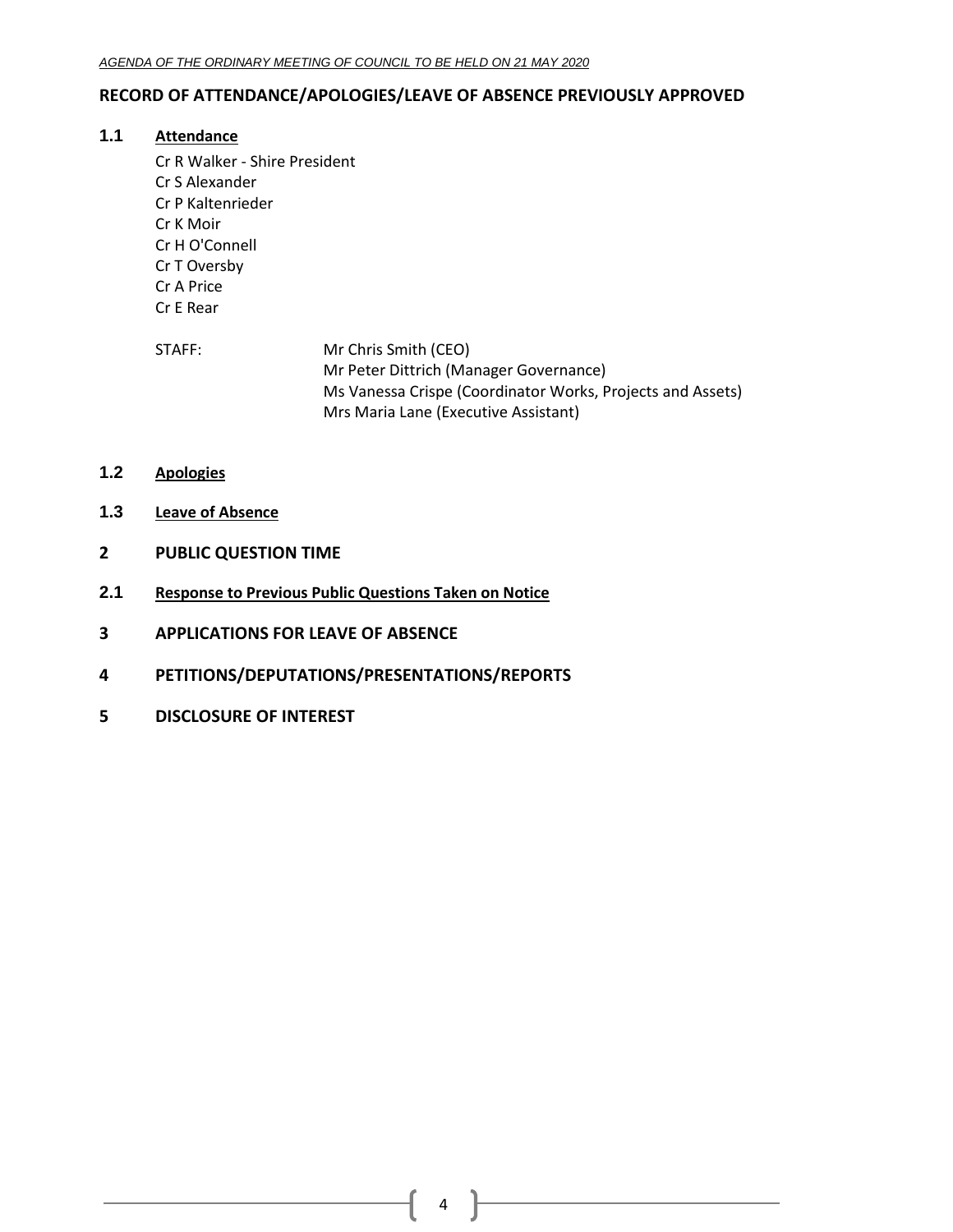# <span id="page-4-1"></span><span id="page-4-0"></span>**6 CONFIRMATION OF MINUTES**

# **6.1 Ordinary Council Minutes - 16 April 2020**

# **OFFICER RECOMMENDATION - Item 6.1**

That the minutes of the Ordinary Council Meeting held on Thursday 16 April 2020 be confirmed as an accurate record.

# <span id="page-4-2"></span>**7 PRESIDENTIAL COMMUNICATIONS**

# <span id="page-4-3"></span>**8 COUNCILLORS QUESTIONS ON NOTICE**

Nil

<span id="page-4-4"></span>**9 REPORTS OF OFFICERS**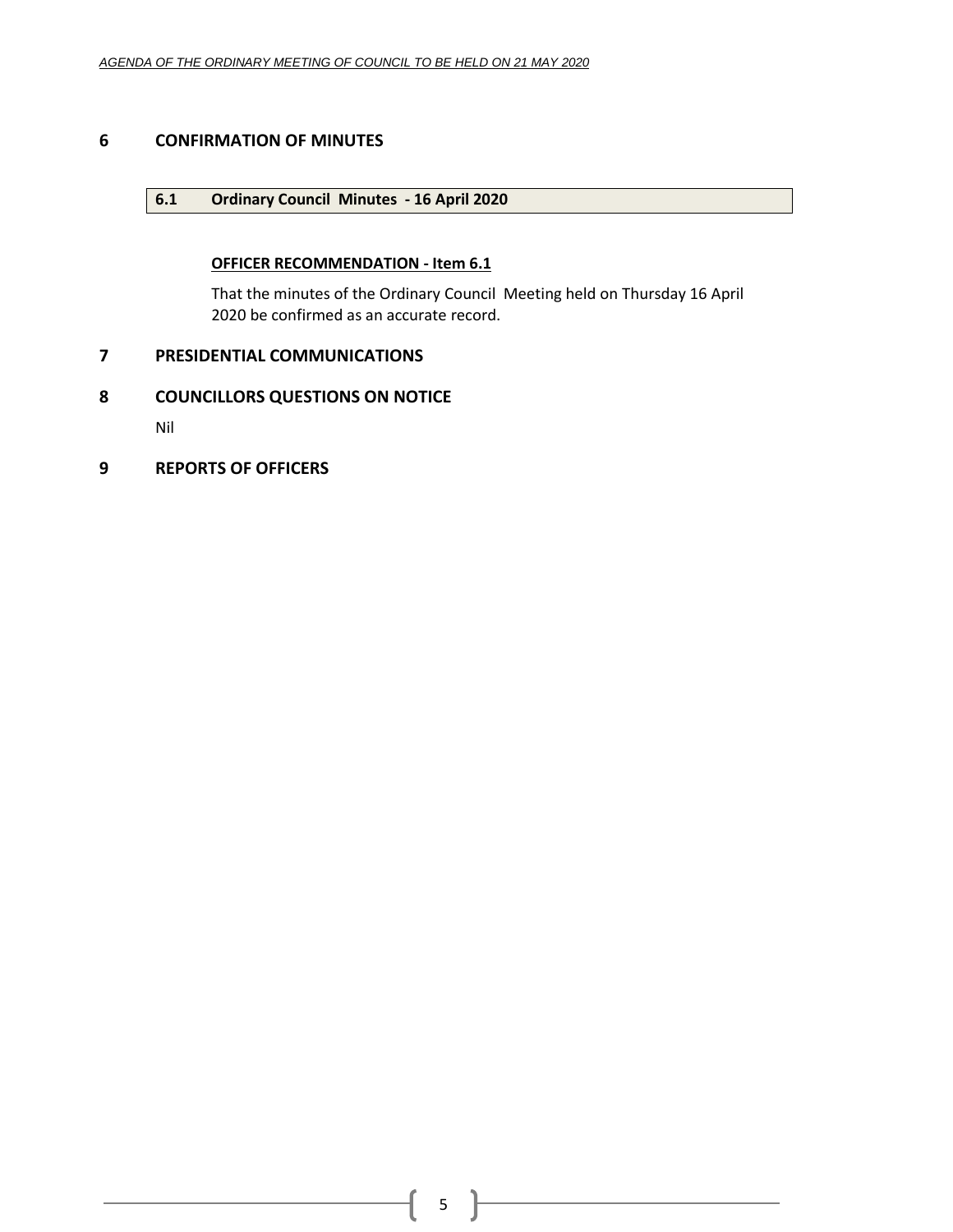# <span id="page-5-0"></span>**9.1 MANAGER WORKS & SERVICES**

# <span id="page-5-1"></span>**9.1.1 Budget Variation – Ammann Multi Tyred Roller**

| Location:                   | Not applicable                                              |
|-----------------------------|-------------------------------------------------------------|
| Applicant:                  | Not applicable                                              |
| <b>Disclosure of</b>        | Nil                                                         |
| Interest:                   |                                                             |
| Date:                       | 14 May 2020                                                 |
| Authors:                    | Peter Dittrich - Manager Governance                         |
| <b>Authorizing Officer:</b> | Chris Smith - CEO                                           |
| Attachments:                | Yes. Multi Tyred Roller Evaluation Sheet and Hire<br>Quotes |

### **PURPOSE**

For Council to consider and authorise a budget amendment to allow the transfer of funds from the Plant Reserve and authorise the purchase of a Multi Tyred Roller.

\_\_\_\_\_\_\_\_\_\_\_\_\_\_\_\_\_\_\_\_\_\_\_\_\_\_\_\_\_\_\_\_\_\_\_\_\_\_\_\_\_\_\_\_\_\_\_\_\_\_\_\_\_\_\_\_\_\_\_\_\_\_\_\_\_\_\_

#### **BACKGROUND**

In undertaking winter grading and the re-sheeting of gravel roads it has been identified that the Shire requires a second heavier Multi Tyred Roller.

#### **COMMENT**

The cost of hiring a Multi Tyred Roller for the work required over a 20 week period was identified as being two thirds of the cost of purchasing a second hand item of plant.

The CEO reviewed the plant items available and authorised the Shire Mechanic to inspect and report on the plant available in the local market. The Mechanic identified a suitable item of plant.

#### **CONSULTATION**

Shire Mechanic

Chief Executive Officer

# **STATUTORY ENVIRONMENT**

# *6.8. Expenditure from municipal fund not included in annual budget*

*(1) A local government is not to incur expenditure from its municipal fund for an*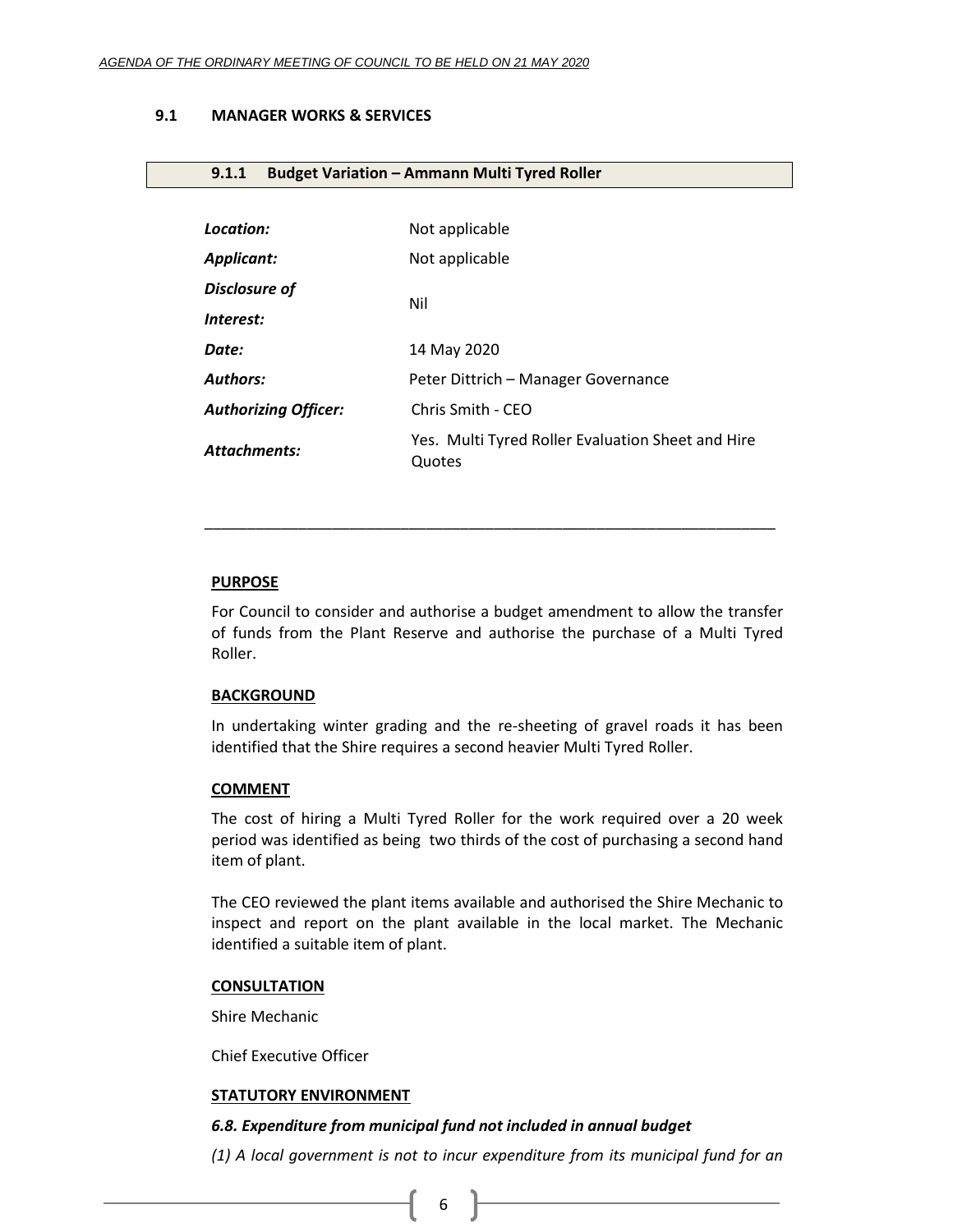*additional purpose except where the expenditure —*

*(a) is incurred in a financial year before the adoption of the*

*annual budget by the local government; or*

*(b) is authorised in advance by resolution\*; or*

*(c) is authorised in advance by the mayor or president in an*

*emergency.*

*\* Absolute majority required.*

### **POLICY IMPLICATIONS**

Nil.

### **BUDGET IMPLICATIONS**

Budget to be amended to reflect the transfer of funds from reserve and the purchase of a plant item.

# **STRATEGIC IMPLICATIONS**

Nil

# **VOTING REQUIREMENT**

Absolute Majority.

### **OFFICER RECOMMENDATION – Item 9.1.1**

That Council:

- 1. Authorises the transfer of the sum of \$30,000 from the Plant Reserve; and
- 2. Authorises the budget amendment for the purchase of a Multi Tyred Roller for the sum of \$30,000 excl GST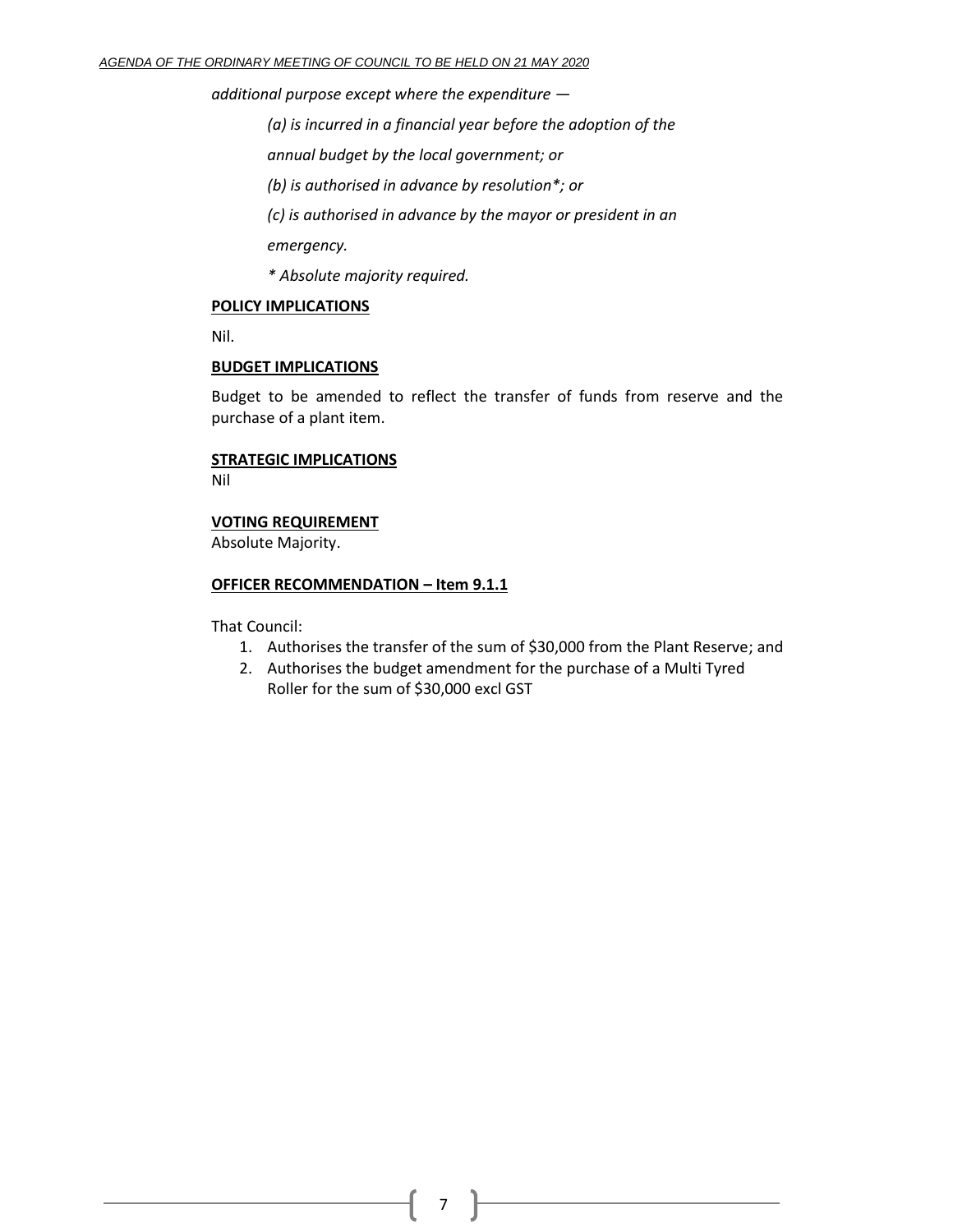#### <span id="page-7-0"></span>**9.2 FINANCE**

# <span id="page-7-1"></span>**9.2.1 List of Accounts Paid in April 2020**

| Location:                              |      | Not applicable                       |
|----------------------------------------|------|--------------------------------------|
| <b>Applicant:</b>                      |      | Not applicable                       |
| File:                                  |      | FM/1/002                             |
| <b>Disclosure of Officer Interest:</b> | None |                                      |
| Date:                                  |      | 07/05/20                             |
| <b>Author:</b>                         |      | Carolyn Mallett - Accountant         |
| <b>Authorising Officer:</b>            |      | Peter Dittrich – Manager Governance  |
| <b>Attachments:</b>                    |      | Yes - List of Accounts Paid in April |

#### **SUMMARY**

In accordance with the *Local Government (Financial Management) Regulations 1996* the list of accounts paid in April 2020 are presented to Council.

\_\_\_\_\_\_\_\_\_\_\_\_\_\_\_\_\_\_\_\_\_\_\_\_\_\_\_\_\_\_\_\_\_\_\_\_\_\_\_\_\_\_\_\_\_\_\_\_\_\_\_\_\_\_\_\_\_\_\_\_\_\_\_\_\_\_\_

#### **BACKGROUND**

This report presents accounts/invoices received for the supply of goods and services, salaries and wages, and the like which were paid during the period 01 to 30 April 2020.

#### **COMMENT**

The attached listing represents accounts/invoices the shire paid by cheque or electronic means during the period 01 to 30 April 2020.

#### **CONSULTATION**

Nil

### **STATUTORY OBLIGATIONS**

Local Government (Financial Management) Regulations 1996, Regulations 12 and 13 apply and are as follows:

- *12. Payments from municipal fund or trust fund*
	- *(1) A payment may only be made from the municipal fund or the trust fund —*
	- *(a) if the local government has delegated to the CEO the exercise of its power to make payments from those funds — by the CEO; or*

*(b) otherwise, if the payment is authorised in advance by a resolution of the council.*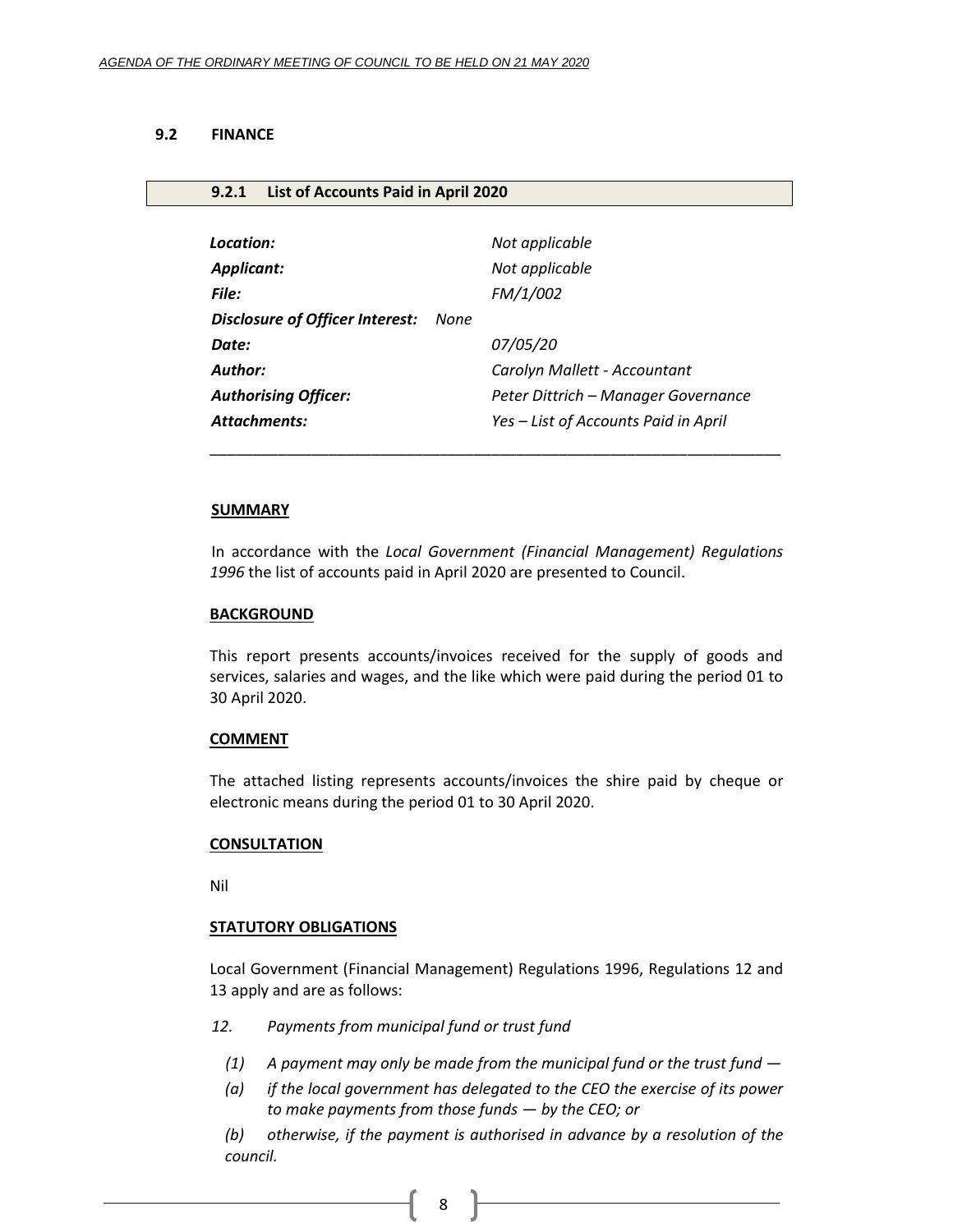- *(2) The council must not authorise a payment from those funds until a list prepared under regulation 13(2) containing details of the accounts to be paid has been presented to the council.*
- *13. Lists of accounts*
- *(1) If the local government has delegated to the CEO the exercise of its power to make payments from the municipal fund or the trust fund, a list of accounts paid by the CEO is to be prepared each month showing for each account paid since the last such list was prepared —*
	- *(a) the payee's name;*
	- *(b) the amount of the payment;*
	- *(c) the date of the payment; and*
	- *(d) sufficient information to identify the transaction.*
	- *(2) A list of accounts for approval to be paid is to be prepared each month showing —*
	- *(a) for each account which requires council authorisation in that month —*
		- *(i) the payee's name;*
		- *(ii) the amount of the payment; and*
		- *(iii) sufficient information to identify the transaction; and*
	- *(b) the date of the meeting of the council to which the list is to be presented.*
- *(3) A list prepared under sub regulation (1) or (2) is to be —*
	- *(a) presented to the council at the next ordinary meeting of the council after the list is prepared; and*
	- *(b) recorded in the minutes of that meeting.*

# **POLICY IMPLICATIONS**

Council's *Authority to Make Payments Policy* has application.

#### **BUDGET/FINANCIAL IMPLICATIONS**

Account payments accorded with a detailed 2019-20 Annual Budget

#### **STRATEGIC IMPLICATIONS**

Nil

# **VOTING REQUIREMENTS**

Simple Majority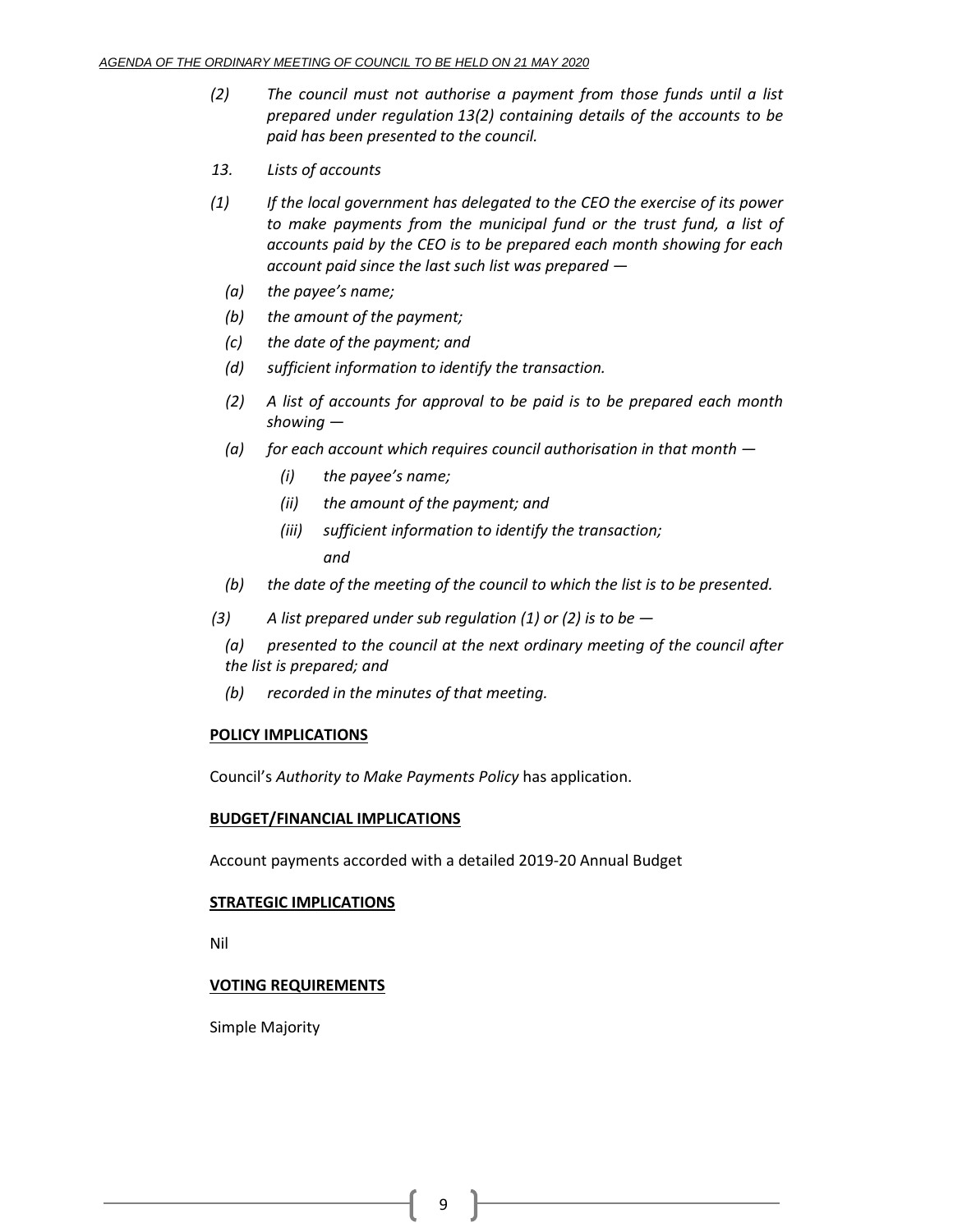# **OFFICER RECOMMENDATION – Item 9.2.1**

**That at its May 2020 ordinary meeting Council receive as presented the list of accounts paid in April 2020, totalling \$819,453.59 from Municipal account, \$43,042.10 from Police Licensing account and \$6.60 from Boyup Brook Early Learning Centre account, as represented by:**

| <b>Municipal Cheques</b>             | 20376 - 20388     |    | 42,714.48    |
|--------------------------------------|-------------------|----|--------------|
| <b>Municipal Electronic Payments</b> | EFT9175 - EFT9278 |    | \$464,180.43 |
| <b>Municipal Direct Payments</b>     |                   |    | \$312,558.68 |
| <b>Police Licensing Payments</b>     |                   | S. | 43,042.10    |
| <b>BBELC Payments</b>                |                   | S  | 6.60         |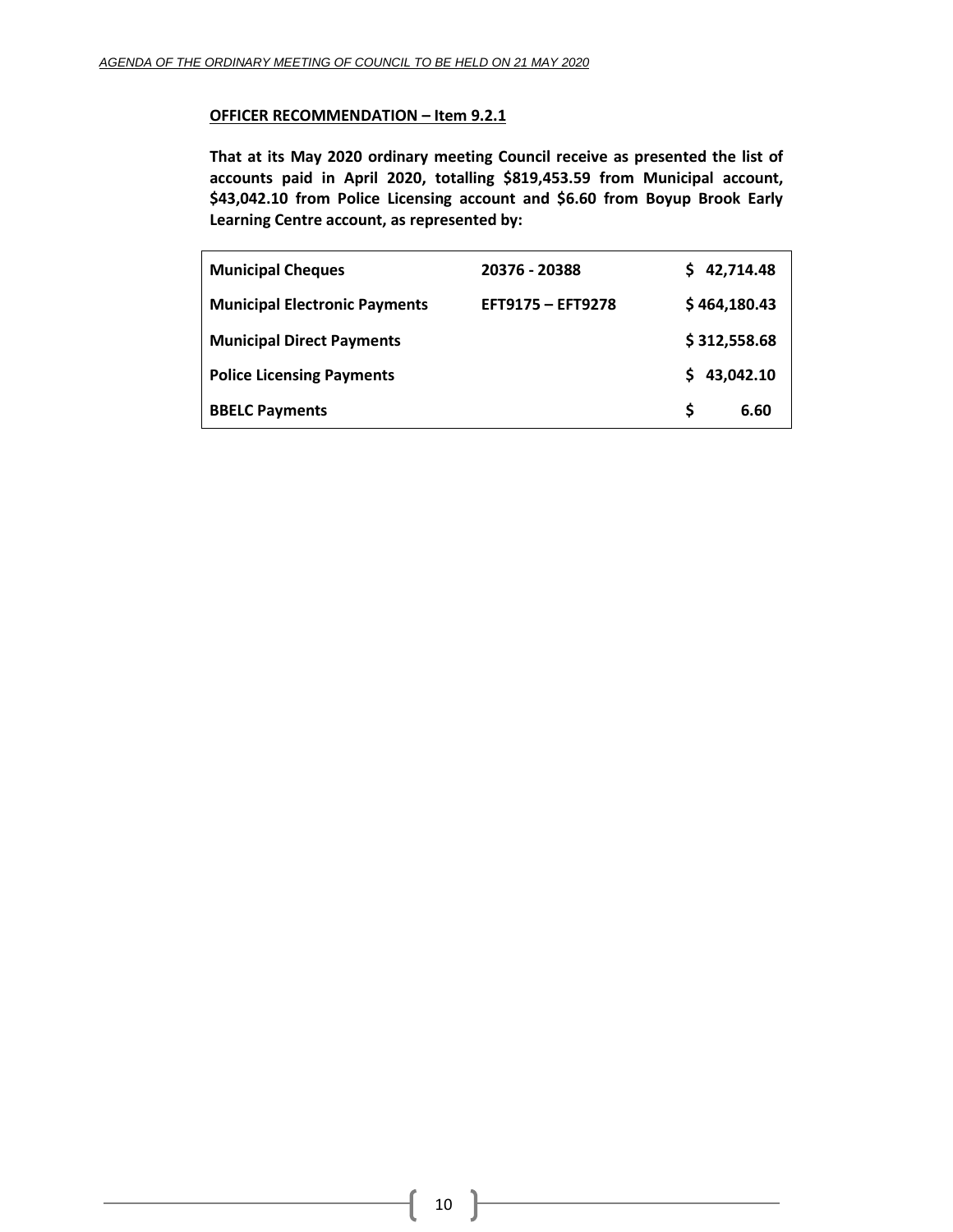# <span id="page-10-0"></span>**9.2.2 30 April 2020 Statement of Financial Activity**

| Location:                              | Not applicable                      |
|----------------------------------------|-------------------------------------|
| <b>Applicant:</b>                      | Not applicable                      |
| File:                                  | FM/10/003                           |
| <b>Disclosure of Officer Interest:</b> | None                                |
| Date:                                  | 15 May 2020                         |
| <b>Authors:</b>                        | Peter Dittrich – Manager Governance |
| <b>Authorizing Officer:</b>            | Chris Smith - CEO                   |
| Attachments:                           | 30 April 2020 Financial Reports     |

*\_\_\_\_\_\_\_\_\_\_\_\_\_\_\_\_\_\_\_\_\_\_\_\_\_\_\_\_\_\_\_\_\_\_\_\_\_\_\_\_\_\_\_\_\_\_\_\_\_\_\_\_\_\_\_\_\_\_\_\_\_\_\_\_\_\_\_\_\_\_\_\_*

#### **SUMMARY**

This report recommends that Council receive the Statement of Financial Activities and Net Current Assets for the month ended 30 April 2020.

#### **BACKGROUND**

Section 6.4 of the Local Government Act 1995 places financial reporting obligations on local government operations.

Regulation 34.(1)–(4) of the Local Government (Financial Management) Regulations 1996 requires the local government to prepare a *Statement of Financial Activity*.

The regulations also prescribe the content of the reports, and that details of items of Material Variances shall also listed.

### **COMMENT**

It is a statutory requirement that the statement of financial activity be prepared each month (Regulation 34.(1A)), and that it be presented at an ordinary meeting of the Council within 2 months after the end of the month to which the statement relates (Regulation 34.(4)(a)).

#### **CONSULTATION** - Nil

# **STATUTORY OBLIGATIONS**

Local Government (Financial Management) Regulations 1996, Regulation 34.(1A)

Local Government (Financial Management) Regulations 1996, Regulation 34.(4)(a)

# **POLICY IMPLICATIONS** - Nil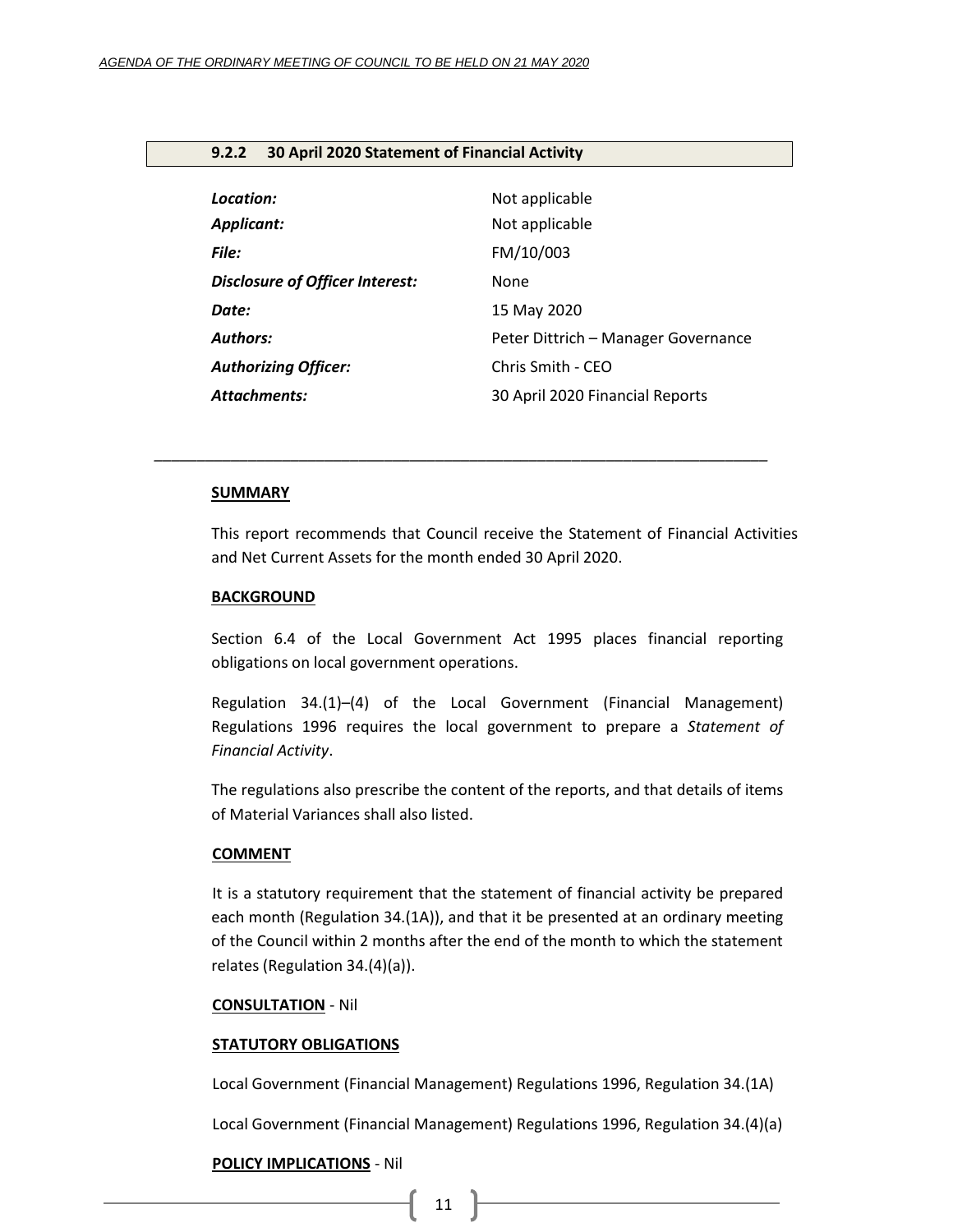# **BUDGET/FINANCIAL IMPLICATIONS**

As presented in the attached reports.

# **STRATEGIC IMPLICATIONS** - Nil

# **VOTING REQUIREMENTS**

Simple Majority

# **OFFICER RECOMMENDATION – Item 9.2.2**

That having had regard for any material variances, Council receive the 30 April 2020 Statements of Financial Activity and Statements of Net Current Assets, as presented.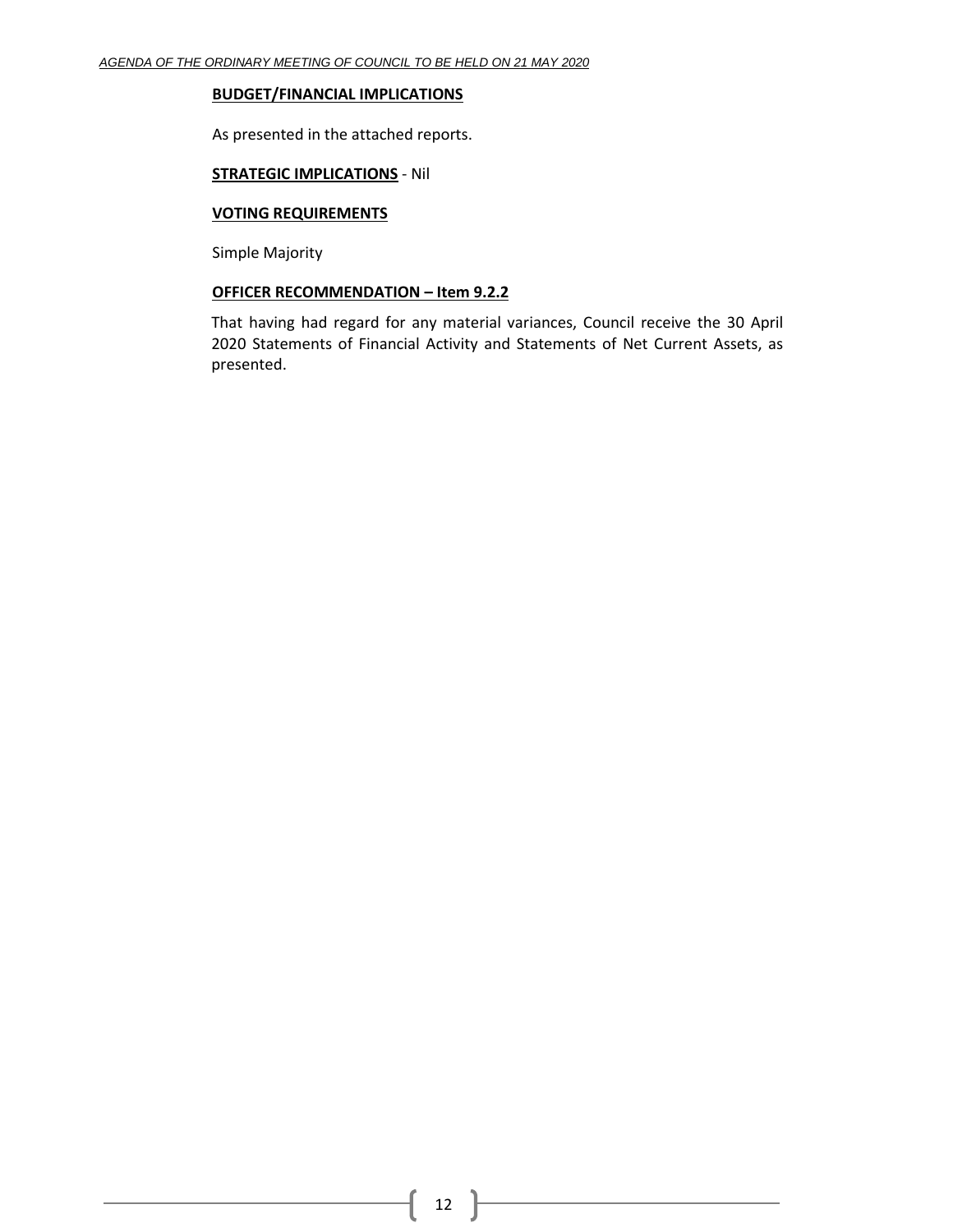# <span id="page-12-0"></span>**9.2.3 Policy F.01 Investments and Surplus Funds Policy**

| Location:                              | Shire Boyup Brook                                                        |
|----------------------------------------|--------------------------------------------------------------------------|
| Applicant:                             | N/A                                                                      |
| File:                                  | Policy                                                                   |
| <b>Disclosure of Officer Interest:</b> | None                                                                     |
| Date:                                  | 13 May 2020                                                              |
| Author:                                | Maria Lane (Executive Assistant)                                         |
| <b>Authorizing Officer:</b>            | Christopher Smith (Chief Executive Officer)                              |
| <b>Attachments:</b>                    | Yes: Proposed Policy F.01 Investments and<br><b>Surplus Funds Policy</b> |

#### **SUMMARY**

Council is requested to consider and adopt reviewed finance policy F.01 *Investments and Surplus Funds Policy* (as attached).

\_\_\_\_\_\_\_\_\_\_\_\_\_\_\_\_\_\_\_\_\_\_\_\_\_\_\_\_\_\_\_\_\_\_\_\_\_\_\_\_\_\_\_\_\_\_\_\_\_\_\_\_\_\_\_\_\_\_\_\_\_\_\_\_\_\_\_

### **BACKGROUND**

This policy was last reviewed in 2017 and adopted by Council on 16 November 2017. The ensure compliance with the required review timeline, a review of this policy has been undertaken.

#### **COMMENT**

Further information has been included under section b) Counterparty Credit Framework (please refer to the attachment)

#### **CONSULTATION**

Chief Executive Officer

### **STATUTORY OBLIGATIONS**

The *Local Government Act 1995* prescribes that the role of Council includes:

*19C. Investment of money, restrictions on (Act s. 6.14(2)(a))*

*(2) When investing money under section 6.14(1), a local government may not do any of the following —*

*(a) deposit with an institution except an authorised institution;*

*(b) deposit for a fixed term of more than 3 years;*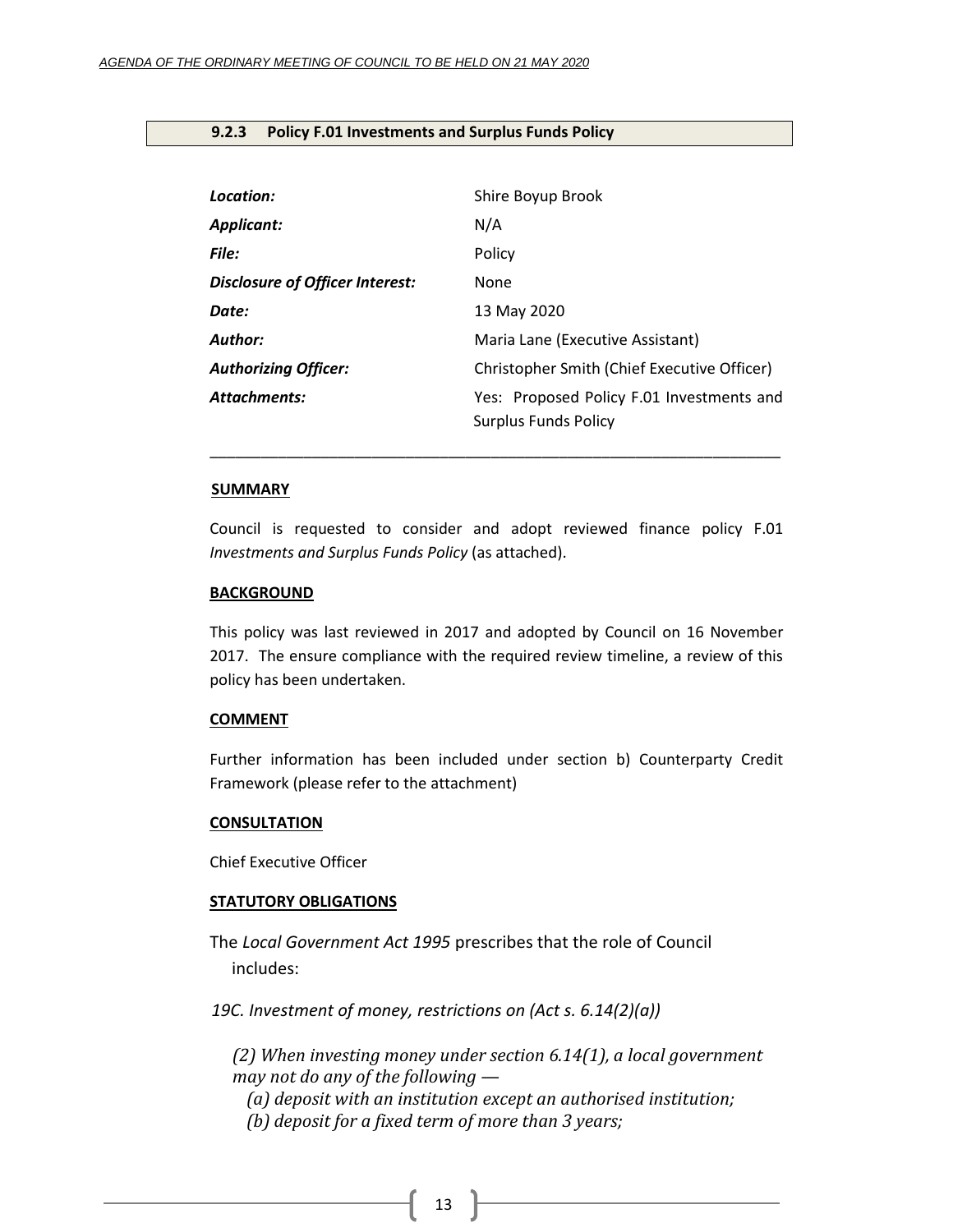*(c) invest in bonds that are not guaranteed by the Commonwealth Government, or a State or Territory government; (d) invest in bonds with a term to maturity of more than3 years; (e) invest in a foreign currency. [Regulation 19C inserted in Gazette 20 Apr 2012 p. 1701;amended in Gazette 12 May 2017 p. 2469.]*

# **POLICY IMPLICATIONS**

Policy F.01 Investments and Surplus Funds should be read in conjunction with other finance policies.

# **BUDGET/FINANCIAL IMPLICATIONS**

There are no financial implications relating to this item.

# **STRATEGIC IMPLICATIONS**

Finance policy F.01 seeks to improve the management of risk as it relates to the investment of Council's surplus funds.

# **SUSTAINABILITY IMPLICATIONS**

- ➢ **Environmental**  Nil
- ➢ **Economic**  See the section on *Strategic Implications*.
- ➢ **Social**  Nil

# **VOTING REQUIREMENTS**

Simple majority

# **OFFICER RECOMMENDATION - ITEM 9.2.3**

**That Council adopts reviewed finance policy F.01** *Investments and Surplus Funds Policy***, as presented.**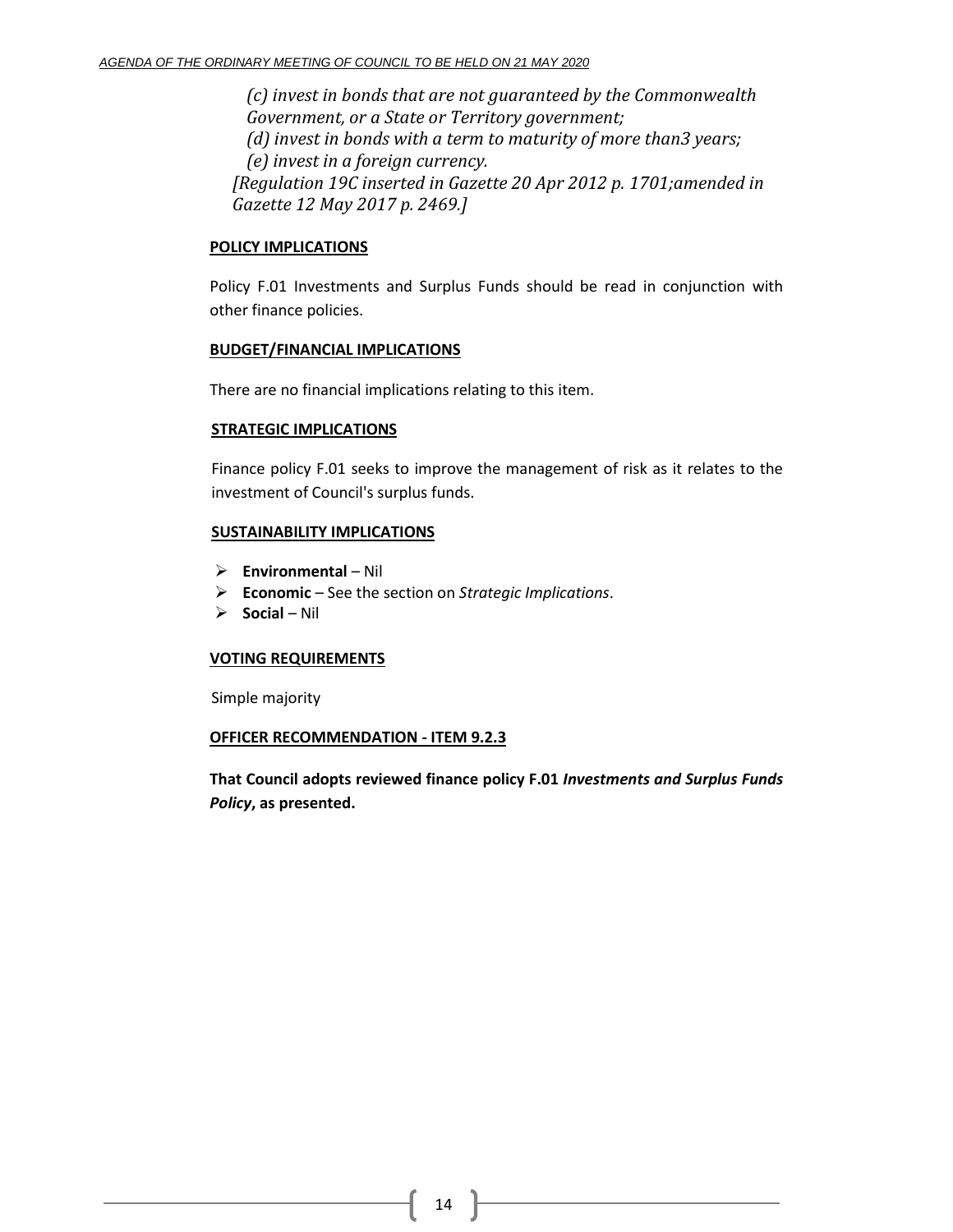### <span id="page-14-0"></span>**9.2.4 New Policy – Financial Hardship Policy**

| Location:                       | Shire Boyup Brook                                    |
|---------------------------------|------------------------------------------------------|
| <b>Applicant:</b>               | N/A                                                  |
| File:                           | Policy                                               |
| Disclosure of Officer Interest: | None                                                 |
| Date:                           | 13 May 2020                                          |
| Author:                         | Peter Dittrich (Manager Governance)                  |
| <b>Authorizing Officer:</b>     | Christopher Smith (Chief Executive Officer)          |
| <b>Attachments:</b>             | Draft Financial Hardship Policy                      |
|                                 | Application Form - Financial Hardship Rate<br>Relief |

#### **SUMMARY**

This policy sets out Council guidelines for the assessment of requests for rates and charges relief due to financial hardship. This policy is presented for adoption by Council.

\_\_\_\_\_\_\_\_\_\_\_\_\_\_\_\_\_\_\_\_\_\_\_\_\_\_\_\_\_\_\_\_\_\_\_\_\_\_\_\_\_\_\_\_\_\_\_\_\_\_\_\_\_\_\_\_\_\_\_\_\_\_\_\_\_\_\_

# **BACKGROUND**

The Shire of Boyup Brook does not have a policy in relation to Financial Hardship. On 8th May the Minister of Local Government Sport and Cultural Industries made the following announcement in respect of rate instalment and penalty interest rates:

- *Penalty interest reduced from a maximum of 11% to 8% (in-line with ATO penalty rates)*
- *Instalment interest to remain at 5.5% if a Local Government has a Hardship Policy, and to be a max of 3% if a Local Government does not have a hardship policy.*
- *For those that are in hardship and meet the Local Government Hardship policy eligibility, then no penalty interest or instalment interest rate applies. Each Local Government decides on approving the application for hardship.*

# **COMMENT**

The Shire acknowledges that due to exceptional circumstances ratepayers may at times encounter difficulty in paying rates and service charges as they fall due.

It is not the intention of the Shire to cause hardship to any ratepayer through the Shire's recovery procedures and consideration will be given to acceptable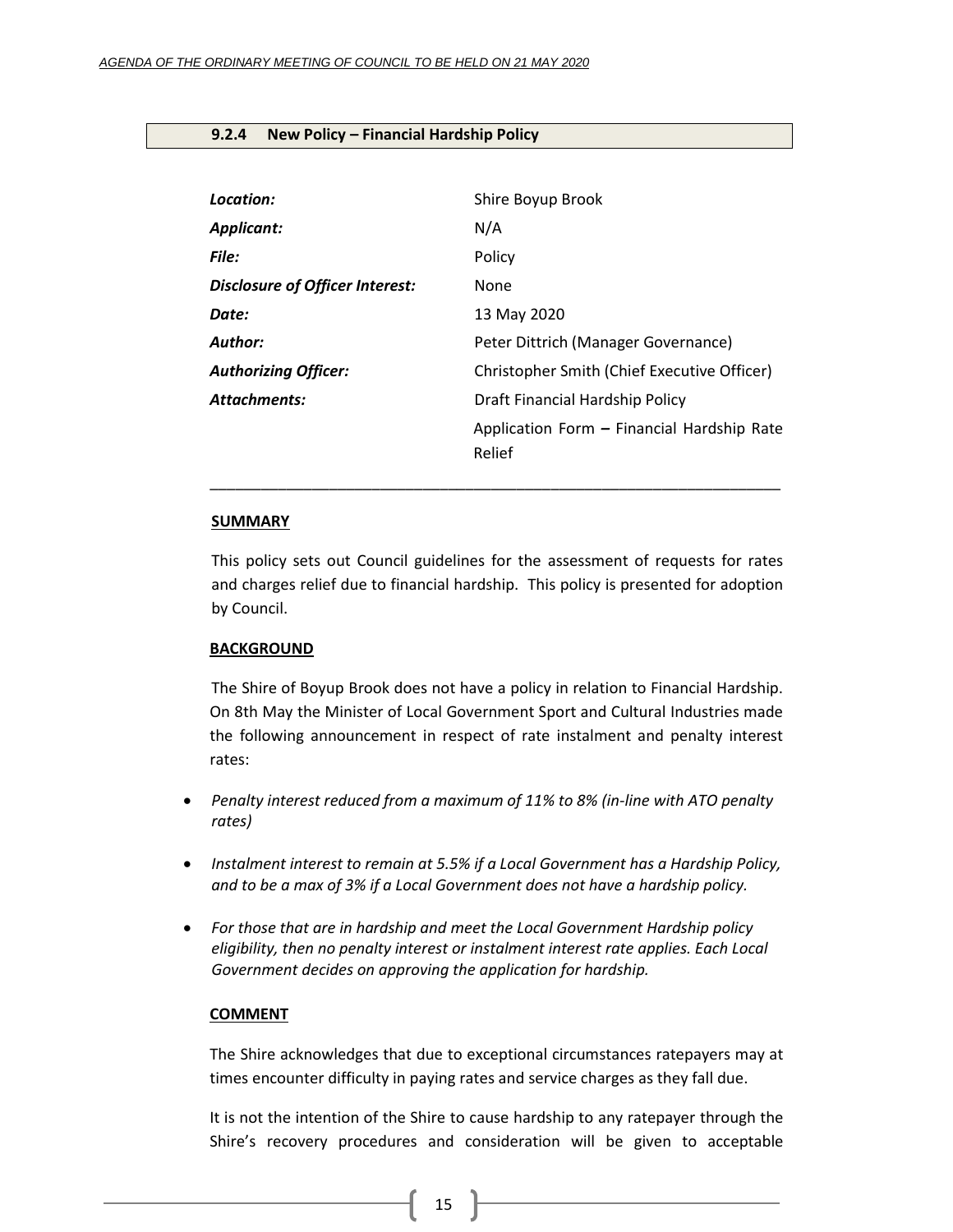arrangements to clear any debt, where possible, prior to the end of the relevant financial year.

#### **CONSULTATION**

Chief Executive Officer

WALGA

Other Shires

### **STATUTORY OBLIGATIONS**

Local Government Act 1995

### **POLICY IMPLICATIONS**

New Policy.

# **BUDGET/FINANCIAL IMPLICATIONS**

Nil.

### **SUSTAINABILITY IMPLICATIONS**

- ➢ **Environmental**  Nil
- ➢ **Economic**  Nil
- ➢ **Social**  Nil

### **VOTING REQUIREMENTS**

Simple majority

### **OFFICER RECOMMENDATION - ITEM 9.2.4**

**That the Council resolve to adopt the new policy F.15 Financial Hardship Policy.**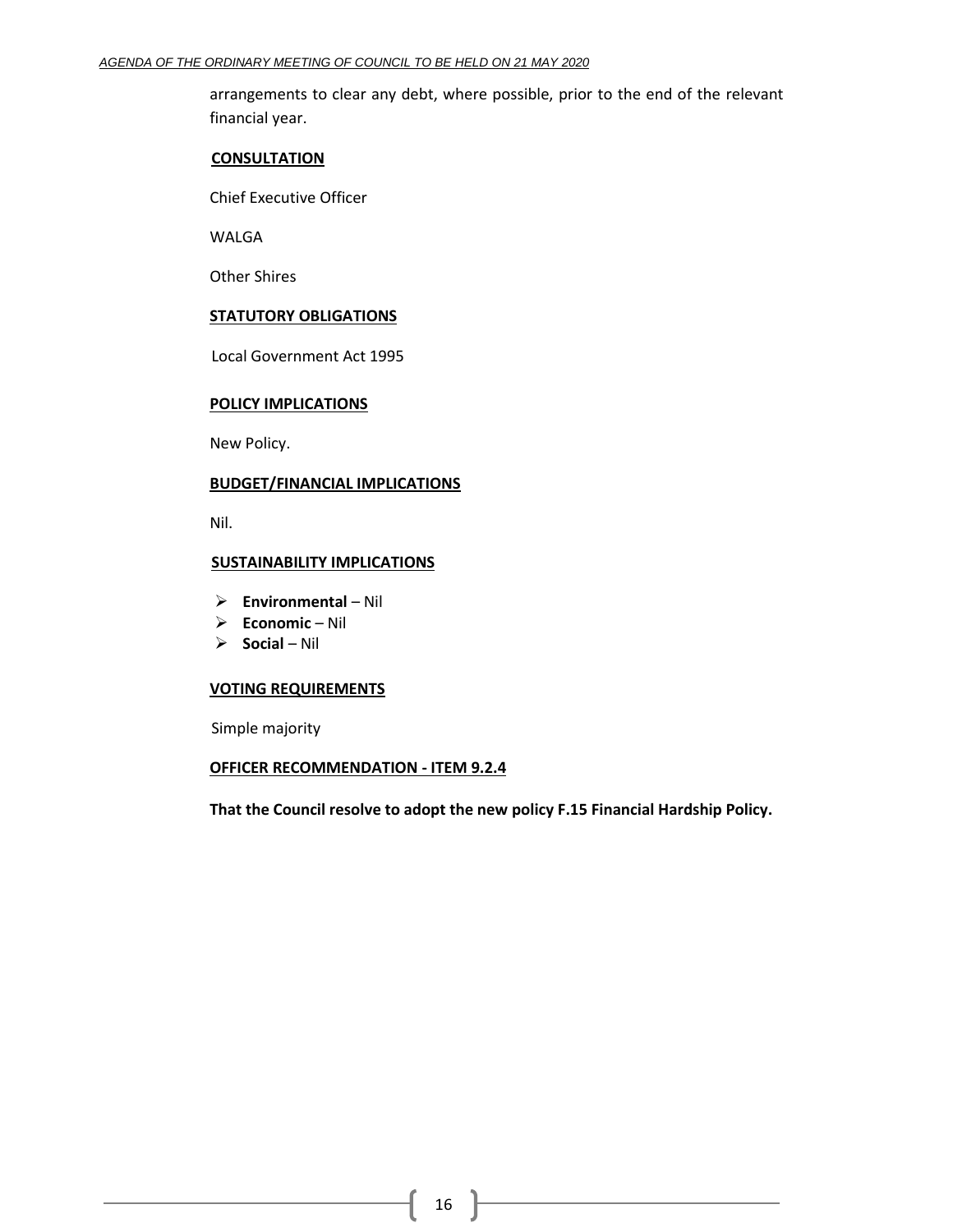### <span id="page-16-0"></span>**9.3 CHIEF EXECUTIVE OFFICER**

<span id="page-16-1"></span>

| <b>Public Health Project Plan</b><br>9.3.1 |                              |
|--------------------------------------------|------------------------------|
|                                            |                              |
| Location:                                  | N/A                          |
| Owner:                                     | N/A                          |
| File:                                      |                              |
| Disclosure of Officer Interest:            | none                         |
| Date:                                      | $9th$ May 2020               |
| Author:                                    | Angela Hales - Environmental |
|                                            | <b>Health Officer</b>        |
| <b>Authorizing Officer:</b>                | CV Smith - CEO               |
| <b>Attachments:</b>                        | Public Health Project Plan   |
|                                            |                              |

#### **SUMMARY**

The *Public Health Act 2016* (The Act) requires local governments to develop a Public Health Plan that is comprehensive and includes a set of proposed activities that informs the way in which public health is managed within a local government. It is also to provide an avenue of communication to the local community.

The plan will take time to develop to ensure it meets community and organizational needs, this is outlined in the attached project plan.

The purpose of this item is to seek Councils support to adopt the project planning process.

#### **BACKGROUND**

In 2016, the *Public Health Act 2016* was introduced to provide a modern more flexible and risk-based approach to public health regulation. Part 2, division 2 stipulates that local governments must initiate, support and manage public health planning for its district.

The Act provides a framework that promotes and manages current and emerging public health risks in WA. Under this new Act, all Local governments are required to develop a Public Health Plan that addresses the requirements of Part 2 of the Act.

# **COMMENT**

Development of the plan will require collaboration and analysis of local health data with both internal and external stakeholders. The general community will be asked to comment via an online survey, which will be available in alternative formats, and individual and group interviews.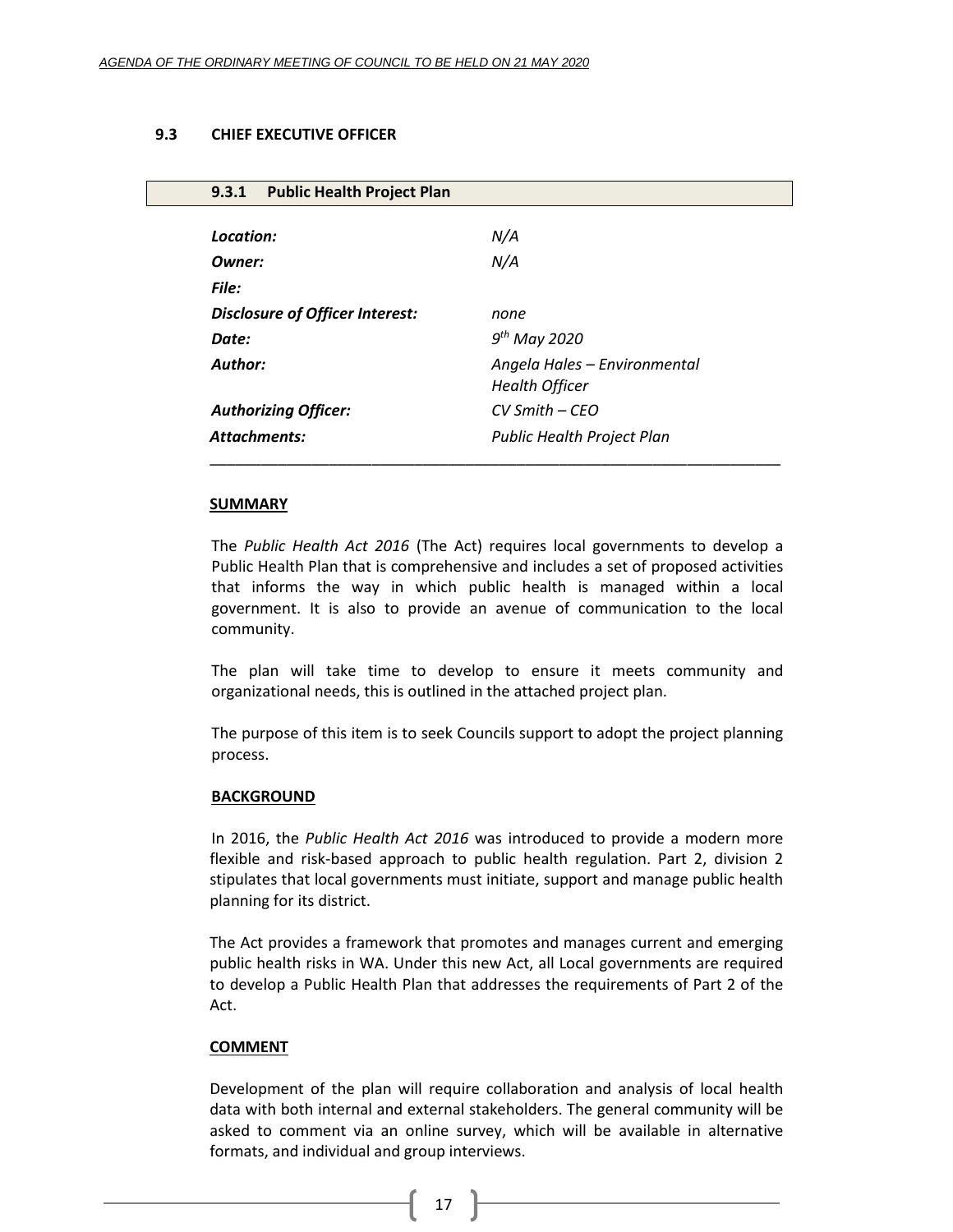### **CONSULTATION**

Department of Health – Environmental Health Directorate

### **STATUTORY OBLIGATIONS**

#### *Public Health Act 2016, as amended*

The Plan must align with the objectives of the State Public Health Plan 2019-2024, and be evidence based.

#### **POLICY IMPLICATIONS**

Public Health Policy to be developed as part of the plan.

#### **BUDGET/FINANCIAL IMPLICATIONS**

NIL

#### **STRATEGIC IMPLICATIONS**

There are no known strategic issues

# **SUSTAINABILITY IMPLICATIONS**

- ➢ **Environmental** There are no known environmental issues at this stage.
- ➢ **Economic** There are no known economic issues.
- ➢ **Governance**

| <b>OUTCOMES</b>                        | <b>OBJECTIVES</b>                                                                                                   | <b>PRIORITIES</b>                                                                                                                                                                                                                                                                                                                                                                                                                                          |
|----------------------------------------|---------------------------------------------------------------------------------------------------------------------|------------------------------------------------------------------------------------------------------------------------------------------------------------------------------------------------------------------------------------------------------------------------------------------------------------------------------------------------------------------------------------------------------------------------------------------------------------|
| Council and<br>Community<br>Leadership | Provide leadership on<br>behalf of the community.<br><b>Foster community</b><br>participation and<br>collaboration. | Lobby and advocate for improved<br>services, infrastructure, and access to.<br>$\triangle$ Advocate for the strengthening of health<br>and education services.<br>Develop partnerships with<br>stakeholders to enhance community<br>services and infrastructure.<br>Support volunteers and<br>encourage community<br>involvement in community<br>groups and organisations.<br>$\div$ Partner in specific projects<br>including community<br>contributions. |

# **VOTING REQUIREMENTS**

Simple Majority

### **OFFICER RECOMMENDATION - Item 9.3.1**

That Council endorses the draft Public Health Project Plan as per attachment.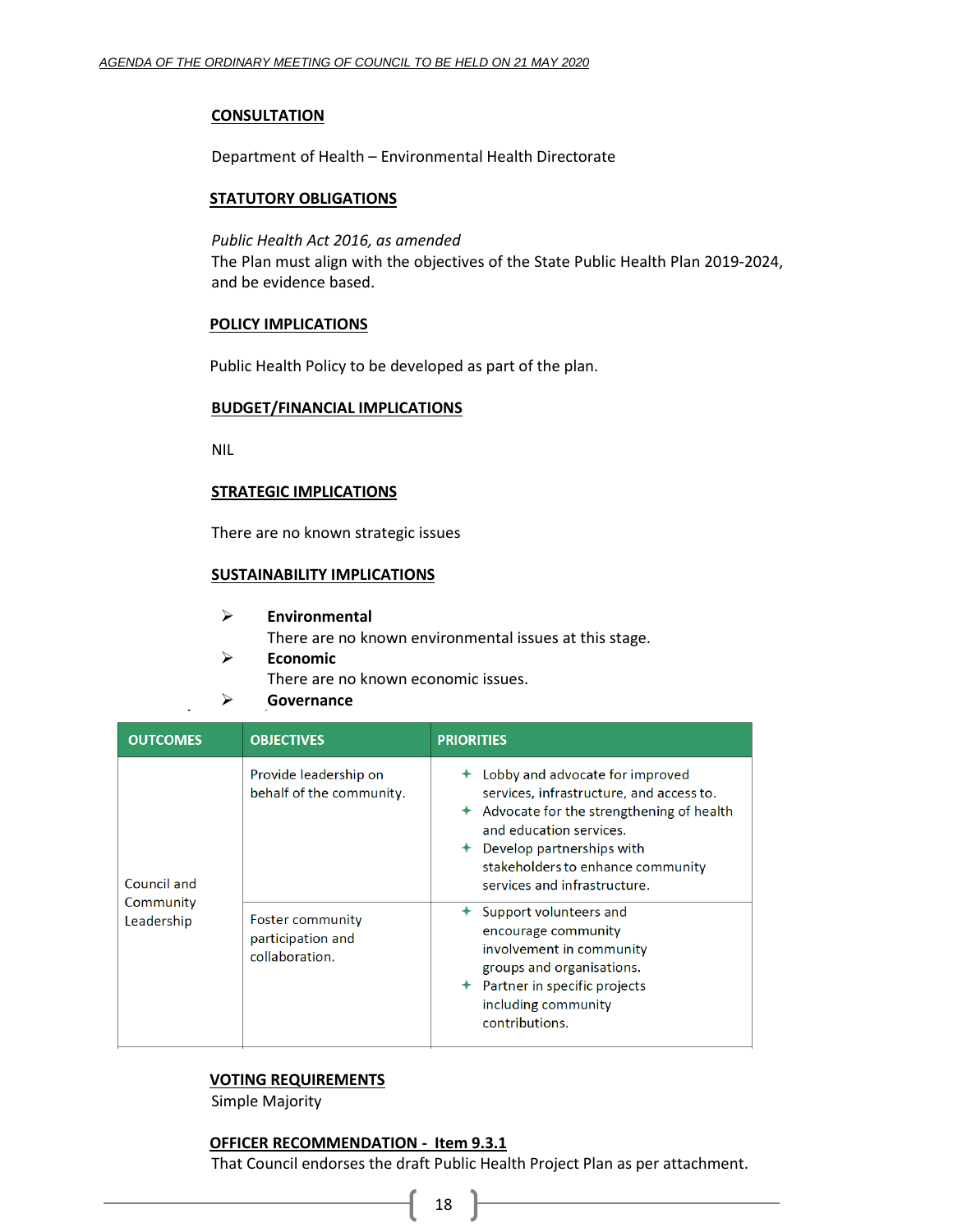# <span id="page-18-0"></span>**9.3.2 Change name on Certificate of Titles**

| Location:                       | N/A                                                   |
|---------------------------------|-------------------------------------------------------|
| <b>Applicant:</b>               | N/A                                                   |
| Disclosure of Officer Interest: | <b>None</b>                                           |
| Date:                           | 14 May 2020                                           |
| <b>Authors:</b>                 | Joanna Kaye - Research and Development<br>Coordinator |
| <b>Authorizing Officer:</b>     | Christopher Smith CEO                                 |
| <b>Attachments:</b>             | Yes. Forms to be signed and sealed.                   |

### **SUMMARY**

The purpose of this report is to complete the forms, sign and affix the Shire of Boyup Brook seal to enable the name change from properties that are registered under 'Upper Blackwood Road Board' and 'Shire of Upper Blackwood' to the correct name of Shire of Boyup Brook.

### **BACKGROUND**

The below properties are registered under 'Shire of Upper Blackwood':

*\_\_\_\_\_\_\_\_\_\_\_\_\_\_\_\_\_\_\_\_\_\_\_\_\_\_\_\_\_\_\_\_\_\_\_\_\_\_\_\_\_\_\_\_\_\_\_\_\_\_\_\_\_\_\_\_\_\_\_\_\_\_\_\_\_\_\_\_\_\_\_\_*

- 1. Lot 59 on Deposited Plan 130069 40 Forrest Street: Tourism Office and Abel Street Park.
- 2. Lots 15 and 16 on Deposited Plan 120096 3 and 1 Main Street, Mayanup: Mayanup Hall
- 3. Lot 16 on Deposited Plan 222385 1 Upper Blackwood Road, Dinninup



| Polygon No | Land Id | Pi Parcel |    | Survey No | Lot No.       | Land Area | <b>Street Address</b>                  | <b>Title Iden</b> | Formatted | Proprietor                              | Document |
|------------|---------|-----------|----|-----------|---------------|-----------|----------------------------------------|-------------------|-----------|-----------------------------------------|----------|
| 505889     | 1853920 | P130069   | 59 | 130069    | $\rightarrow$ | 1353.973  | 40 Forrest Street.<br>BOYUP BROOK 6244 | 1035000618        | 1035/618  | UPPER<br>BLACKWOOD ROAD<br><b>BOARD</b> | A000001A |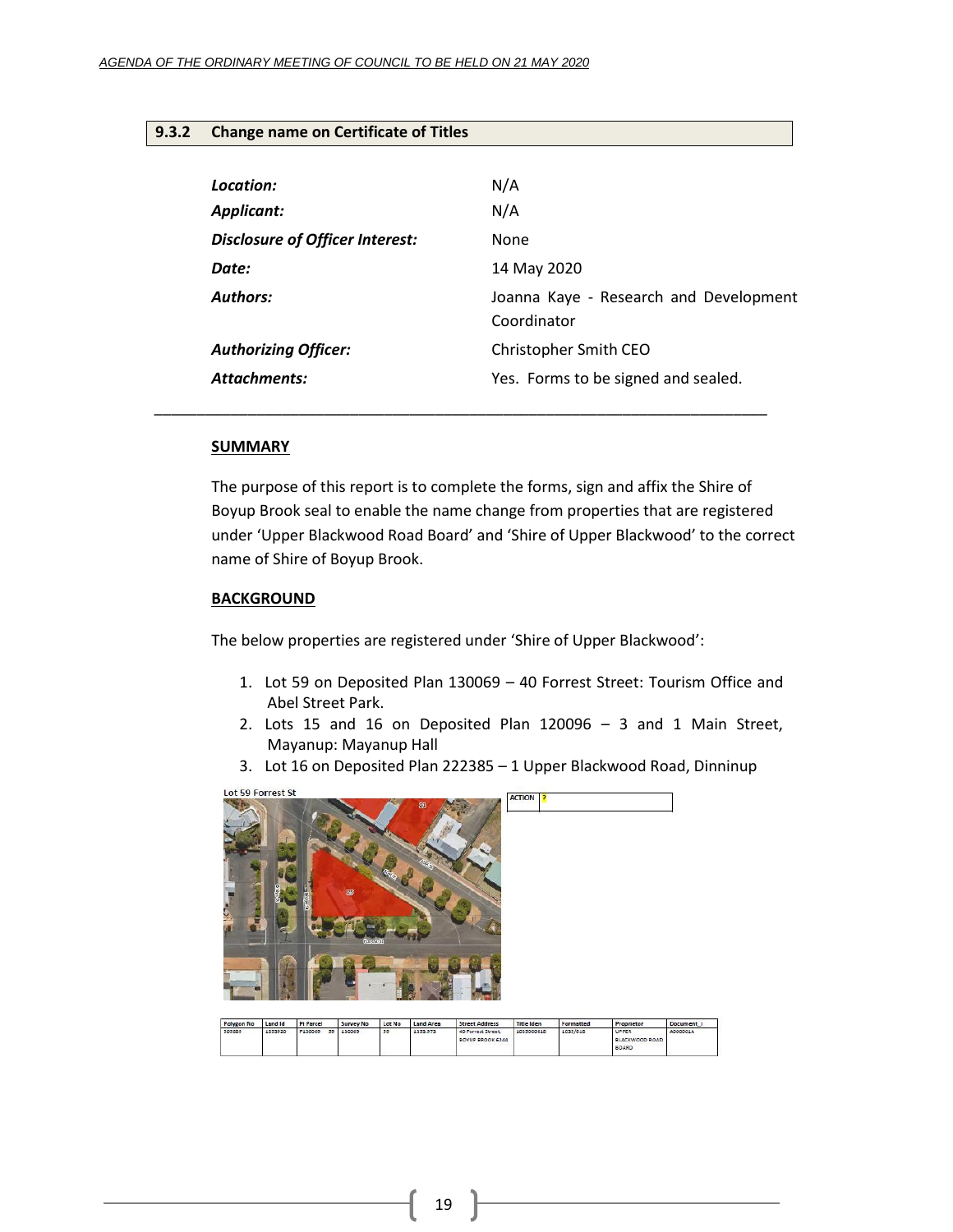

| Polygon No | Land Id | Pi Parcel |    | Survey No | Lot No | Land Area | <b>Street Address</b>          | Title Iden | Formatted | Proprietor                                     | Document i |
|------------|---------|-----------|----|-----------|--------|-----------|--------------------------------|------------|-----------|------------------------------------------------|------------|
| 514199     | 1943957 | P120096   | 15 | 120096    | 15     | 1011.724  | 3 Main Street.<br>MAYANUP 6244 | 1229000386 | 1229/386  | UPPER<br>BLACKWOOD ROAD<br>BOARD               | A000001A   |
| 514195     | 1943958 | P120096   | 16 | 120096    | 16     | 1011.724  | 1 Main Street,<br>MAYANUP 6244 | 1229000386 | 1229/386  | UPPER<br><b>BLACKWOOD ROAD</b><br><b>BOARD</b> | A000001A   |

### Lot 16 - Dinninup



| Polygon No. | Land Id | Pi Parcel     | Survey No | Lot No. | <b>Land Area</b> | <b>Street Address</b>                       | <b>Title Iden</b> | Formatted | Proprietor                                     | Document i   |
|-------------|---------|---------------|-----------|---------|------------------|---------------------------------------------|-------------------|-----------|------------------------------------------------|--------------|
| 514996      | 1882500 | P222385<br>16 | 222385    | 16      | 1009.477         | 1 Upper Blackwood<br>Road, DINNINUP<br>6244 | 794000106         | 794/106   | UPPER<br><b>BLACKWOOD ROAD</b><br><b>BOARD</b> | T 18212/1960 |

The below properties are registered under 'Shire of Upper Blackwood":

- 1. Lot 336 on Deposited Plan 11985 112 Jackson Street: Flax Mill<br>2. Lot 201 on Deposited Plan 301850 Lot 201 Stanton Road
- 2. Lot 201 on Deposited Plan 301850 Lot 201 Stanton Road<br>3. Lot 50 on Deposited Plan 130069 18 Inglis Street: Known
- Lot 50 on Deposited Plan 130069 18 Inglis Street: Known as 16 Forrest Community Housing Duplex.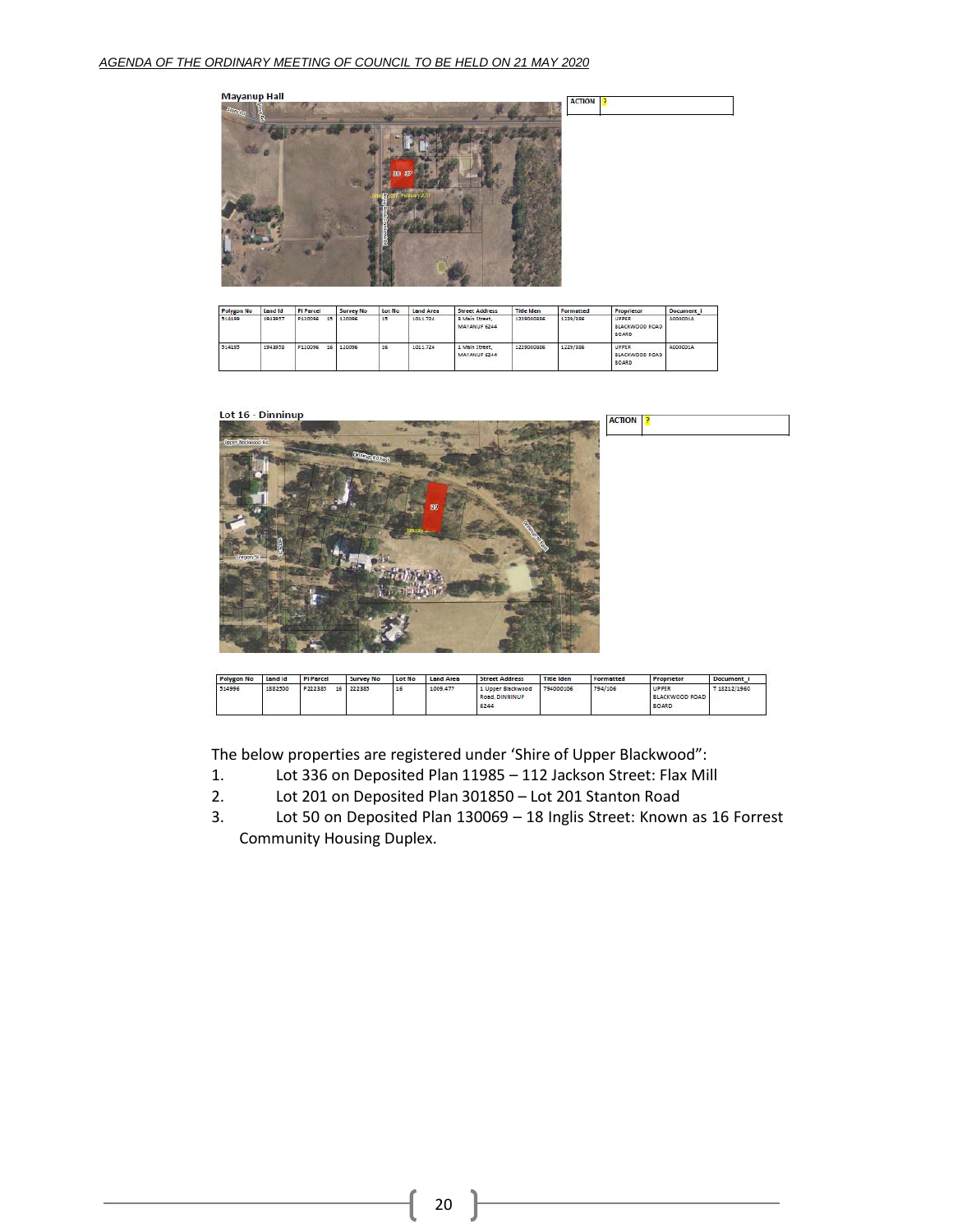

| Polygon No | Land Id | Pi Parcel      | Survey No | Lot No. | Land Area  | <b>Street Address</b>                   | <b>Title Iden</b> | Formatted | Proprietor                         | Document |
|------------|---------|----------------|-----------|---------|------------|-----------------------------------------|-------------------|-----------|------------------------------------|----------|
| 506724     | 1854114 | D011985<br>336 | 11985     | 336     | 159849.518 | 112 Jackson Street.<br>BOYUP BROOK 6244 | 1337000838        | 1337/838  | SHIRE OF UPPER<br><b>BLACKWOOD</b> | A000001A |

#### Lot 201 - Stanton Rd





| Polygon No. | Land Id | <b>Pi Parcel</b> | Survey No | Lot No. | <b>Land Area</b> | <b>Street Address</b>                 | <b>Title Iden</b>     | Formatted | Proprietor                         | Document i |
|-------------|---------|------------------|-----------|---------|------------------|---------------------------------------|-----------------------|-----------|------------------------------------|------------|
| 505960      | 1853911 | P130069<br>50    | 130069    | 50      | 1062318          | 18 Inglis Street.<br>BOYUP BROOK 6244 | 000239000033A 239/33A |           | SHIRE OF UPPER<br><b>BLACKWOOD</b> | A000001A   |

# **COMMENT**

The Shire of Boyup Brook is the same entity as the Upper Blackwood Road Board and the Shire of Upper Blackwood. The Government Gazette passed on 30 May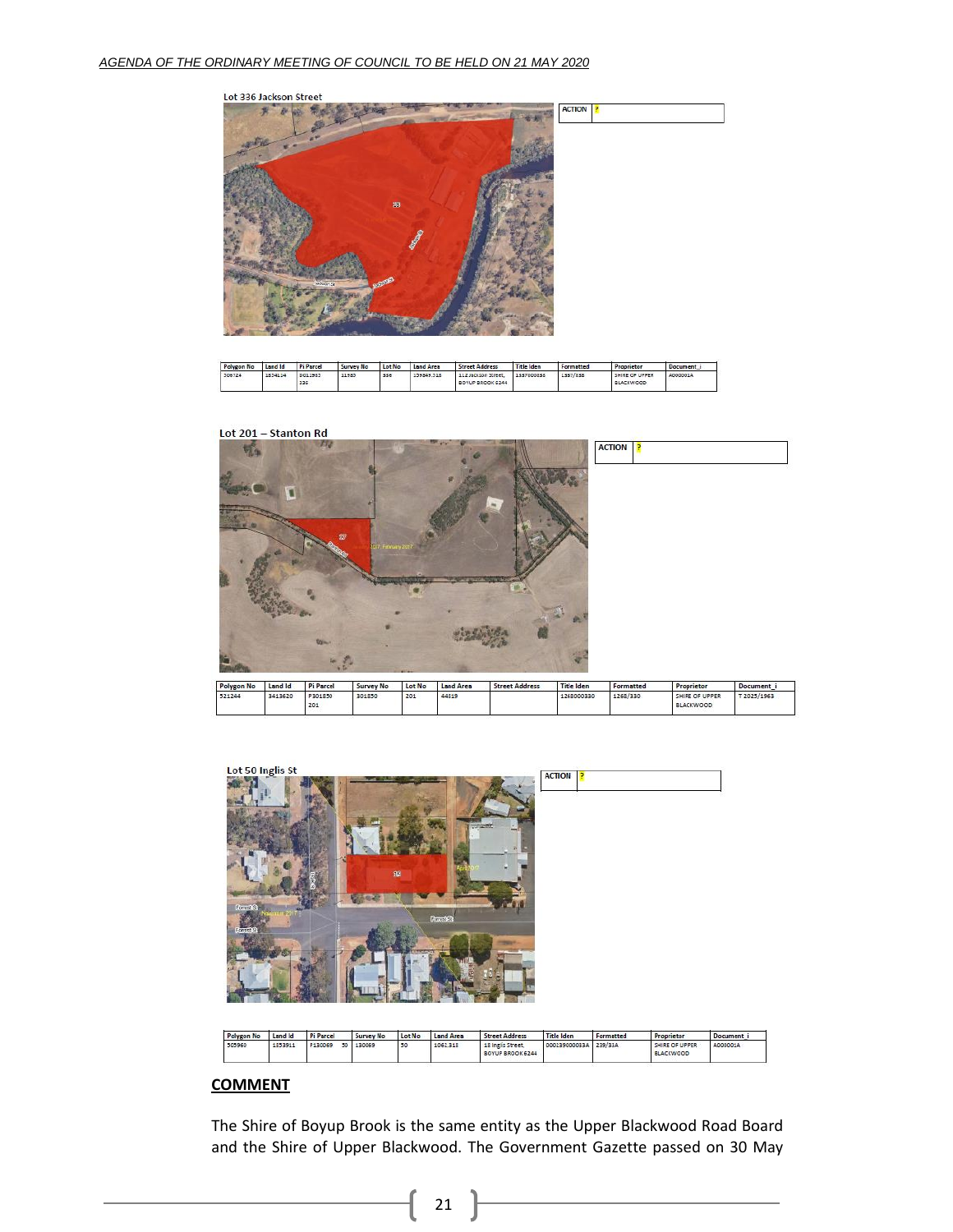1969 states that the Shire of Upper Blackwood changed its name to the Shire of Boyup Brook see below:

30 May, 1969.1 GOVERNMENT GAZETTE, W.A.

Local Government Act, 1960-1968.

Shire of Upper Blackwood.

Alteration of Name.

ORDER IN COUNCIL.

L.G. 18/53.

WHEREAS it is provided by paragraph (e) of subsection (2) of section 12 of the Local Government Act, 1960-1968, that the Governor by Order made after effective presentation to him of a petition bearing the Common Seal of a municipality, may alter the name of a municipality; and whereas the Municipality of the Shire of Upper Blackwood by its Council, has submitted a petition praying that the name of the municipality be altered to that of the Shire of Boyup Brook; and whereas it is considered expedient that the prayer of the petition should be granted: Now, therefore, His Excellency<br>the Governor, acting by and with the advice and consent of the Executive Council, doth hereby alter the name of the Municipality of the Shire of Upper Blackwood to that of the Shire of Boyup Brook. consent of the Exepower the Metropo and Drainage Boar of the following namely:-

Sh The construction main about two th feet in length com sary apparatus and

This Order in Co 30th day of May,

 $\mathbf{C}^{\prime}$ 

Workers' Con ORD WHEREAS it is el of the Workers' Co it shall be obligato from an incorporat

The Landgate Change of Name form is to be affixed with the Common Seal and signed by the Shire President and CEO. The forms will then be returned to McLeods, who will lodge the forms on behalf of the Shire.

W. S. LONNIE,

Clerk of the Council.

#### **CONSULTATION**

McLeods

#### **STATUTORY OBLIGATIONS** - Nil

**POLICY IMPLICATIONS** – Yes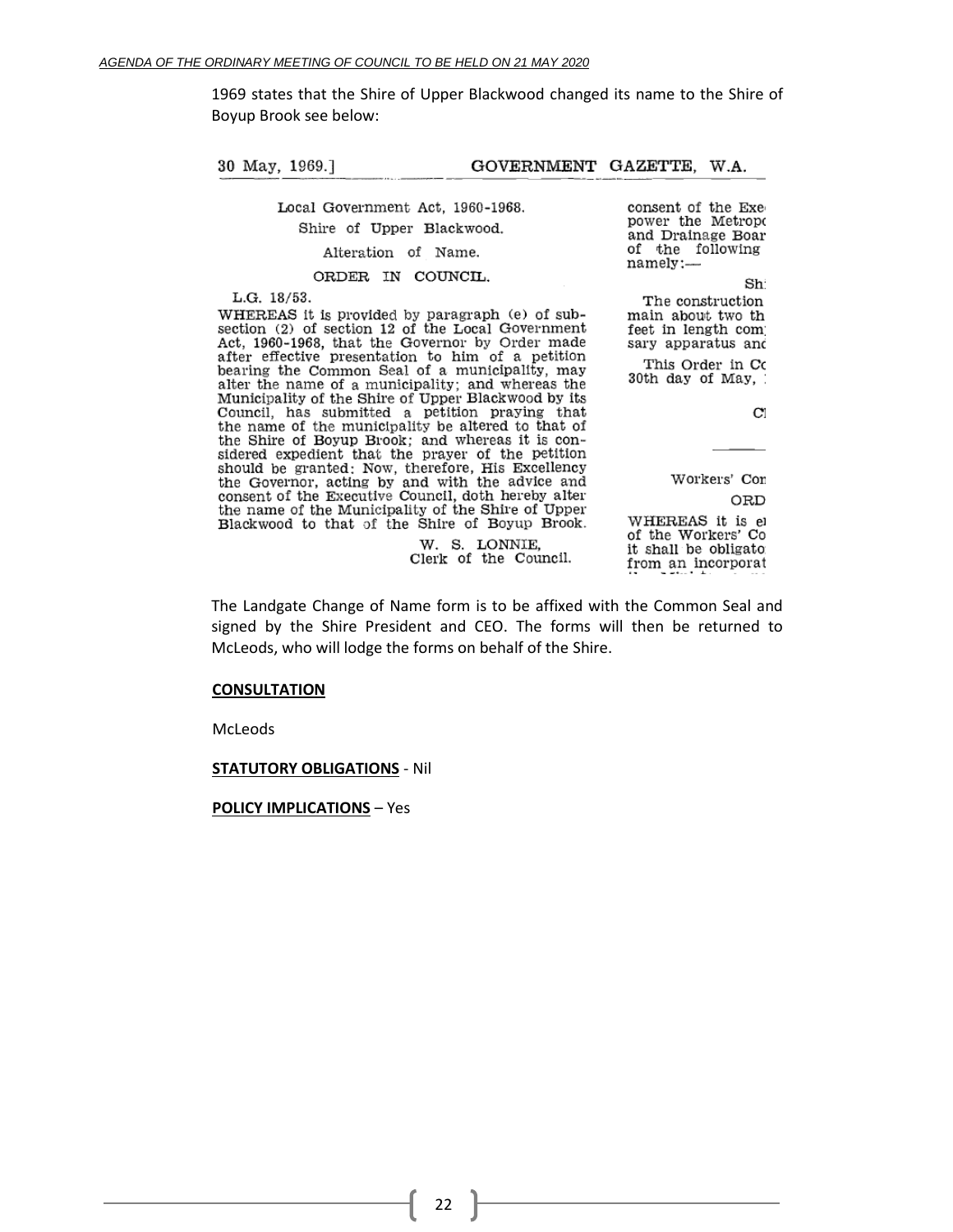| <b>POLICY NO.</b>     | A.09                                                                    |
|-----------------------|-------------------------------------------------------------------------|
| <b>POLICY SUBJECT</b> | Use of Common Seal and the Signatories for<br><b>Contract Execution</b> |
| <b>ADOPTION DATE</b>  | 17 June 2004                                                            |
| <b>VARIATION DATE</b> | 22 December 2007                                                        |

#### **Objective**

To set out the procedures to be followed when there is a requirement to use the common seal.

#### **Statement**

The following applies to the use of the common seal and signatures when a document requires this method of completion:-

- is to be used only when Council has previously authorised the action contained 1 within the document being signed;
- $\overline{2}$ be affixed in the presence of the Shire President and Chief Executive Officer.

The document is to be completed in the following manner:-

The common seal of Shire of Boyup Brook was hereunto affixed and signed by the authority of a resolution of the Council in the presence of:

**Shire President** 

**Chief Executive Officer** 

#### **BUDGET/FINANCIAL IMPLICATIONS**

Fee to change name on 6 properties \$632.00.

#### **STRATEGIC IMPLICATIONS** - Yes

| Planned<br>development | Create land use capacity for<br>industry | <b>Progress Local Planning Strategy to</b><br>ensure commercial and industrial<br>opportunities are maximised.<br>Advocate for provision of sewerage<br>solutions to permit more intensive land<br>use in town. |
|------------------------|------------------------------------------|-----------------------------------------------------------------------------------------------------------------------------------------------------------------------------------------------------------------|

#### **VOTING REQUIREMENTS**

Simple Majority

#### **OFFICER RECOMMENDATION – Item 9.3.2**

That Council:

- 1. Approve the change of name on the title for properties from Upper Blackwood Road Board and Shire of Upper Blackwood to the Shire of Boyup Brook.
- 2. Authorise the President and the Chief Executive Officer to affix the common seal to the Change of Name document and to sign the document to attest that the common seal was so affixed.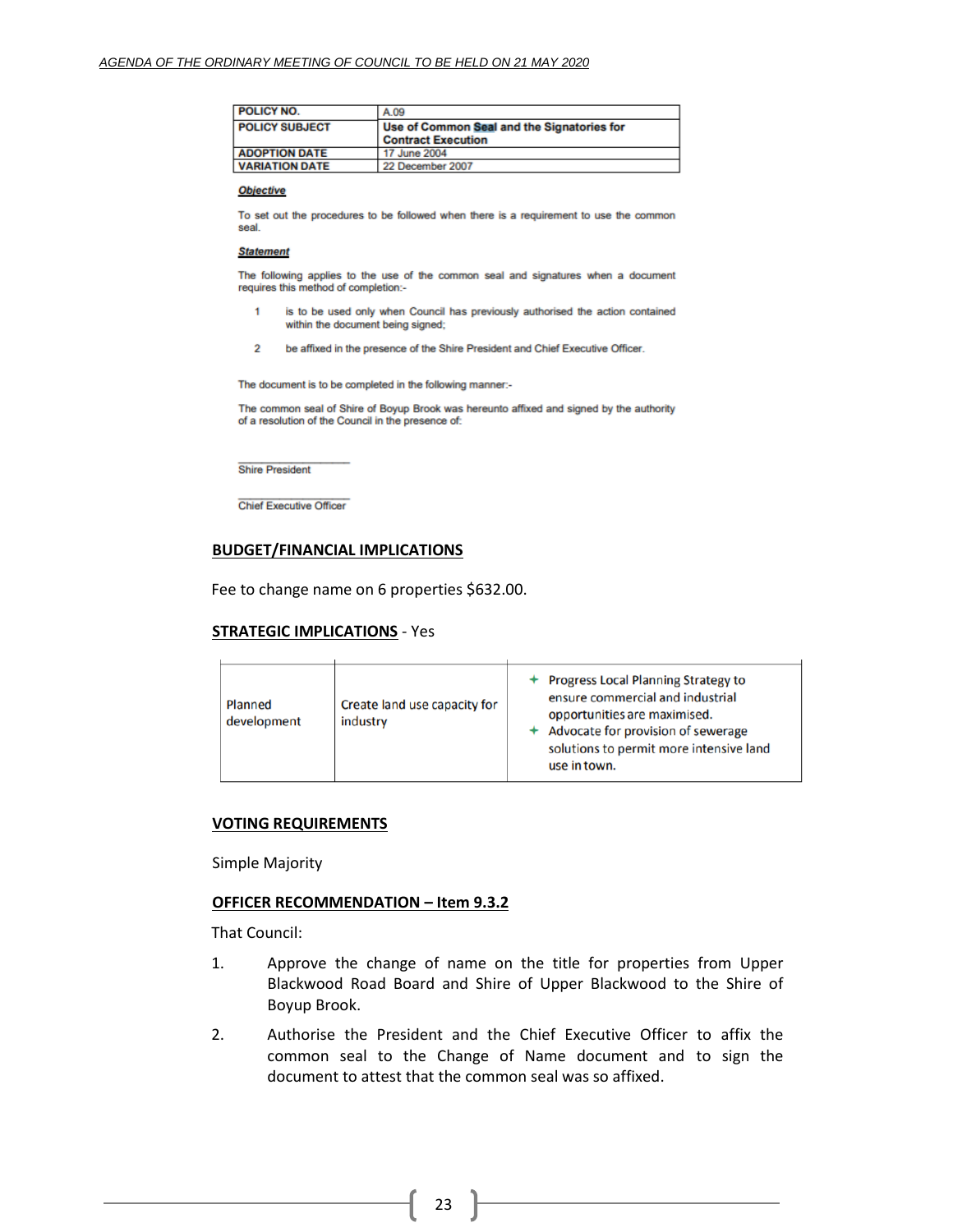# <span id="page-23-1"></span><span id="page-23-0"></span>**10 COMMITTEE MINUTES**

# **10.1 Humanities Committee Minutes - 7 May 2020**

# **OFFICER RECOMMENDATION - Item 10.1**

That the minutes of the Humanities Committee Meeting held on Thursday 7 May 2020 be confirmed as an accurate record.

*(Attachment is in a separate envelope marked confidential)*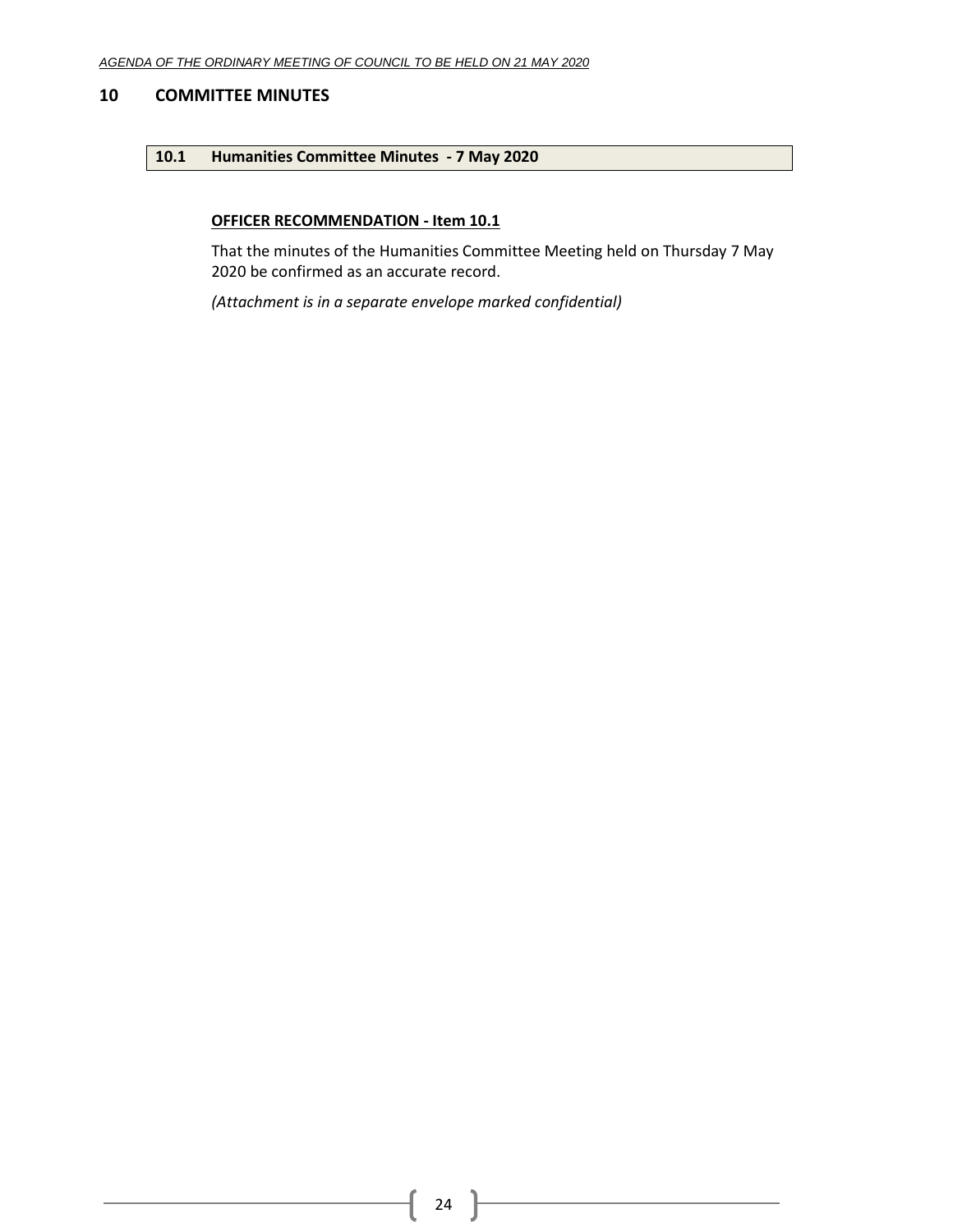# <span id="page-24-0"></span>**10.2 Rylington Park Transitional Committee – 14 April 2020**

# **OFFICER RECOMMENDATION - Item 10.2**

That the minutes of the Rylington Park Transitional Committee Meeting held on Tuesday 14 April 2020 be confirmed as an accurate record.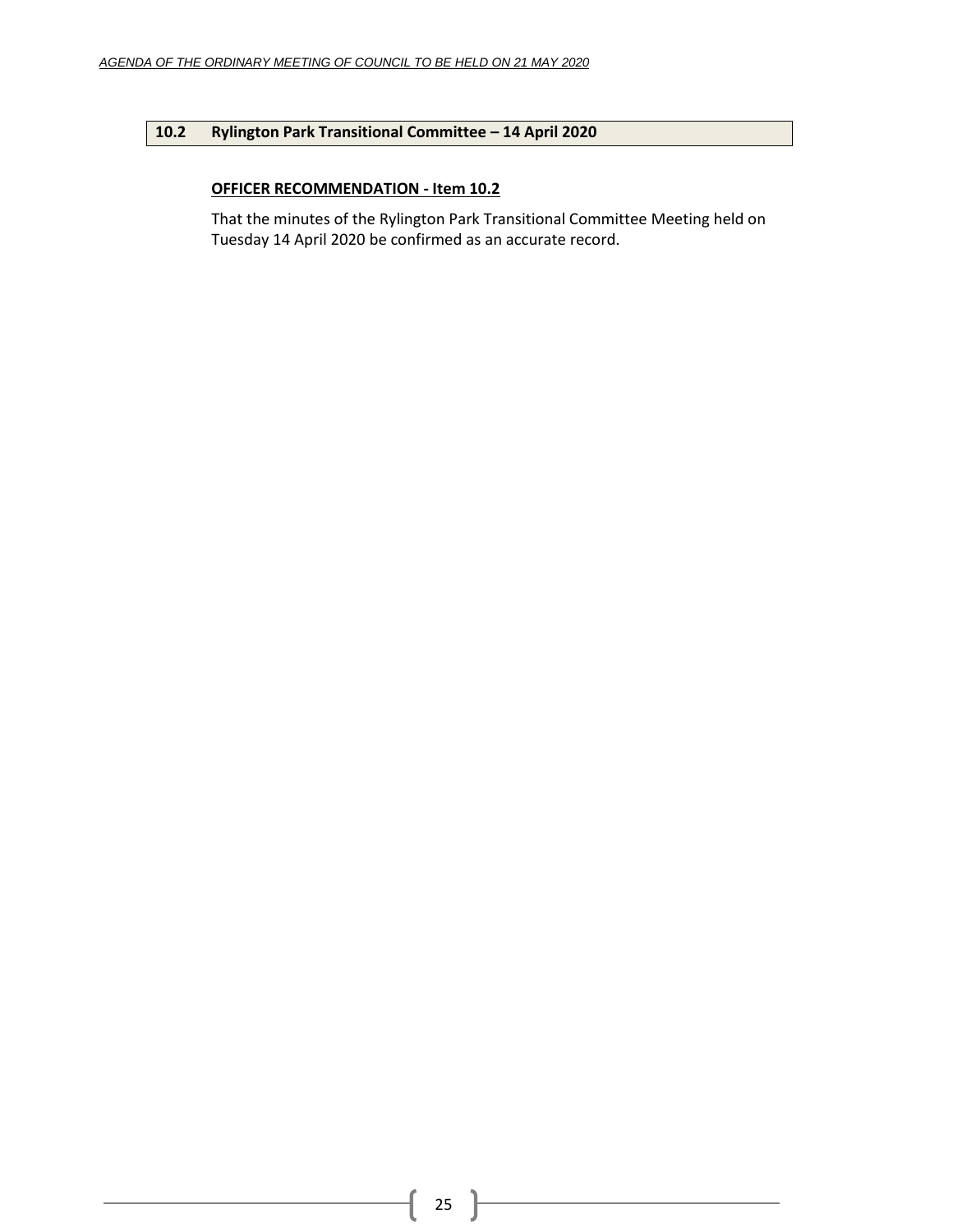# <span id="page-25-0"></span>**11 MOTIONS OF WHICH PREVIOUS NOTICE HAS BEEN GIVEN**

# <span id="page-25-1"></span>**12 URGENT BUSINESS BY APPROVAL OF THE PRESIDENT OR A MAJORITY OF COUNCILLORS PRESENT**

# <span id="page-25-2"></span>**12.1 Lot 1 Forrest Street – Housing Development**

| Location:                              | Lot 1 Forrest Street                      |
|----------------------------------------|-------------------------------------------|
| Applicant:                             | Shire Boyup Brook                         |
| <b>Disclosure of Officer Interest:</b> | None                                      |
| Date:                                  | May 2020                                  |
| Author:                                | A. Nicoll, Town Planner                   |
| <b>Authorizing Officer:</b>            | Chris Smith, Chief Executive Officer      |
| <b>Attachments:</b>                    | Request Expression of Interest - document |

# **SUMMARY**

The purpose of this report is to seek Council support to solicit meaningful responses from relevant proponents to provide a design for:

\_\_\_\_\_\_\_\_\_\_\_\_\_\_\_\_\_\_\_\_\_\_\_\_\_\_\_\_\_\_\_\_\_\_\_\_\_\_\_\_\_\_\_\_\_\_\_\_\_\_\_\_\_\_\_\_\_\_\_

- 1. Eight (8) dwellings at Lot 1 Forrest Street; and
- 2. A Septic Tank Effluent Disposal system (community scheme to service the 8 dwellings) at a location yet to be confirmed.

# **BACKGROUND**

In 2016, Council agreed to rezone the Lot 1 Forrest Street from 'Parks and Recreation Reserve' to 'Residential R15/R30'.

The intent is to develop the subject land for residential purposes to cater for demand for holiday accommodation, workers accommodation and/or aged accommodation.

The Shire has developed the attached 'Request for Expressions of Interest' document.

The purpose of the 'Request for Expression of Interest', is to lead to a design and construct contract initially for two dwellings with the successful bidder having the right to complete the balance of six buildings within the next 3-year period at the same price.

This will be a two-phase process. Firstly, the expression of interest stage which will result in the successful bidder entering as A S4000 Design and Construct Contract.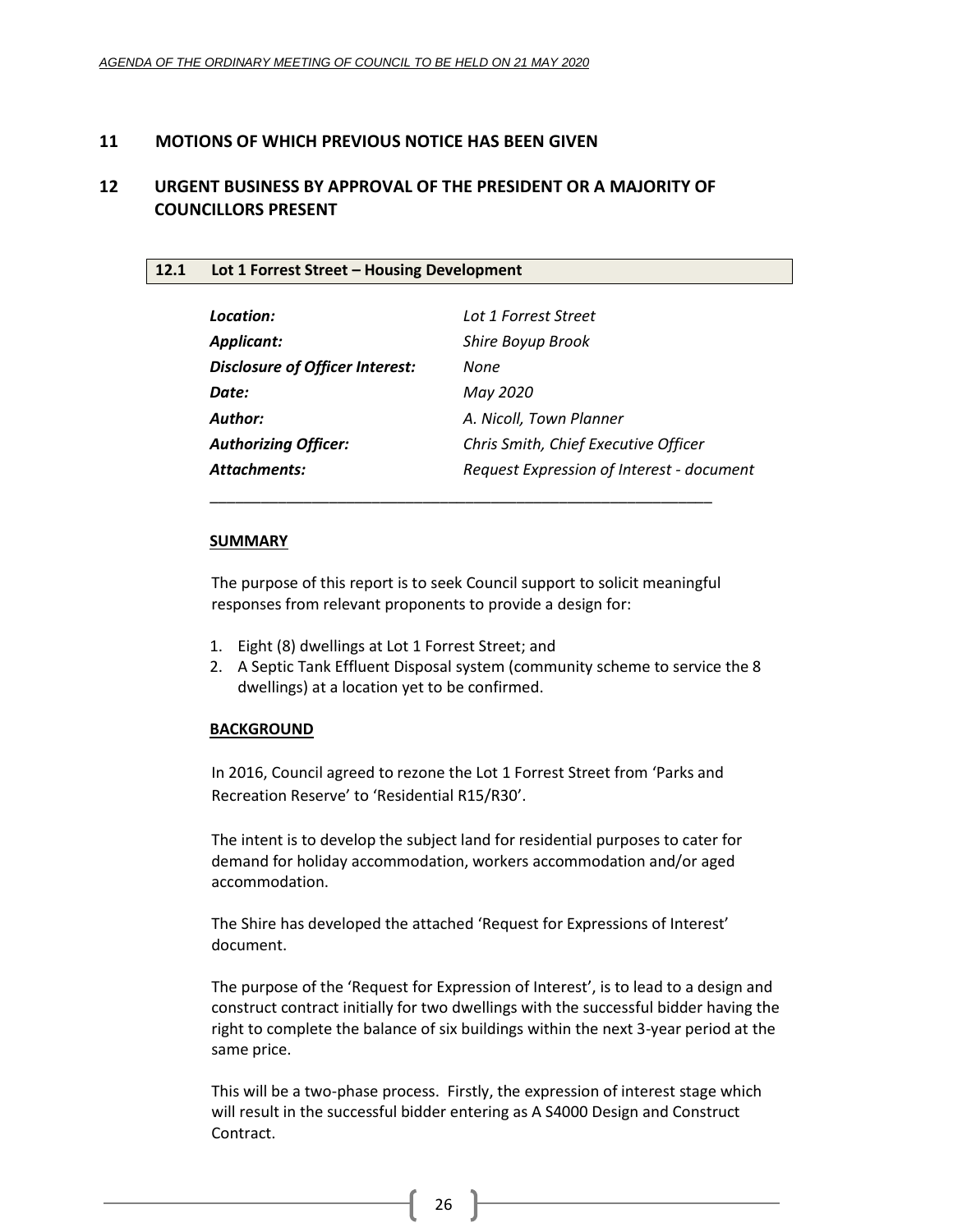# **COMMENT**

The subject Lot is currently vacant, the Lot is zoned Residential and the Lot has a dual density coding of R15/30.

Where a Lot has a dual density coding, the local government may approve residential development at the higher density code (R30), subject to the development connecting to a Septic Tank Effluent Disposal System.

The R-Codes supports an average of one dwelling for every  $666m<sup>2</sup>$  at the R15 density and an average of one dwelling for every  $300\text{m}^2$  at the R30 density. The subject Lot is 3758m<sup>2</sup> in area meaning a potential for 5 dwellings at the R15 density and 12 dwellings at the R30 density.

The Shire believes that 8 dwellings can comfortably fit on the subject Lot. This means that a design and development needs to incorporate a Septic Tank Effluent Disposal System.

The Shire envisages development to include:

# Stage 1

- Site Works;
- Two (2) dwellings:
	- o Develop 1 X 2bdr/1bthr brick dwelling; (or brick veneer) of approximate  $95 - 105$ m<sup>2</sup>
	- o Develop 1 X 3bdr/2bthr brick dwelling; and (or brick veneer) of approximate  $135 - 145$ m<sup>2</sup>

# Stage 2

- Develop 6 dwellings (design subject to demand); and
- Incidentals (e.g. landscaping, fencing etc.);
- Develop Septic Tank Effluent Disposal system.

It is proposed that expression of interest is sought from builders and or architects. It is proposed that any expressions of interest are presented to the Shire of Boyup Brook Council for consideration.

Selection criteria is proposed to be based on:

- Design Concepts;
- Integrated appearance to match town character;
- Value for money;
- Local content;
- Financial stability of the applicant;
- Previous experience in similar works;
- Time to complete.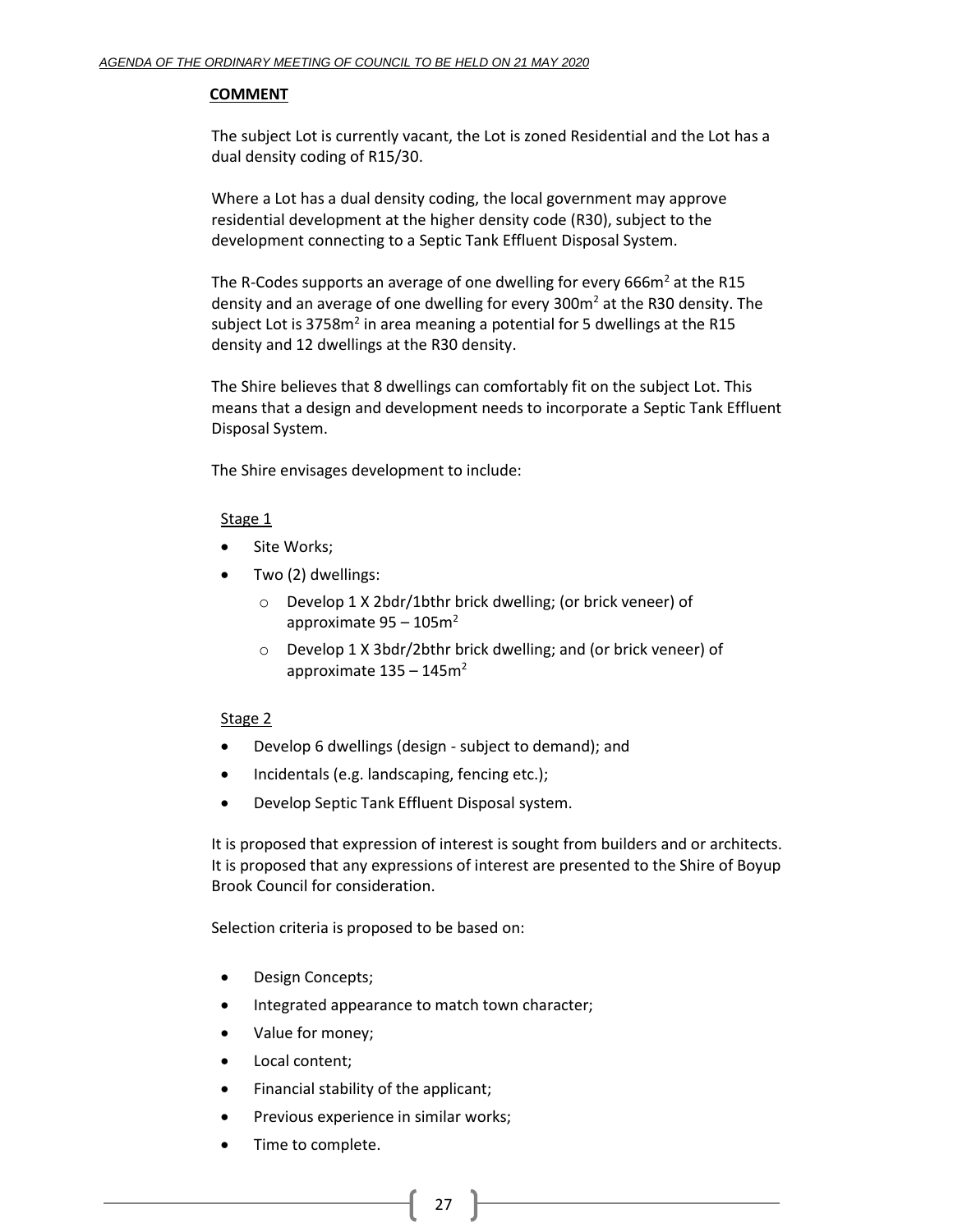It is proposed that expressions of interest are submitted for review by the  $11<sup>th</sup>$ June 2020.

# **STATUTORY OBLIGATIONS**

The density and design of development is to comply with the Shire's *Local Planning Scheme No.2* and the Commissions *R-Codes*.

The development of an effluent disposal system to service proposed dwellings, is to comply with the Commissions *Government Sewerage Policy 2019* and is to be approved by the Department of Health.

# **POLICY IMPLICATIONS**

The *Local Government Act 1995* (the Act) prescribes that the role of Council includes inviting tenders before it enters into a contract of a prescribed kind under which another person is to supply goods or services.

The Shire's Policy F.03 has been adopted by Council to ensure compliance with the Act and to deliver a best practice approach when purchasing services.

# **CONSULTATION**

Consultation Date for expression of interest: 22 May 2020 Submission Deadline: 11 June 2020 Works/Design to commence: 1 July 2020 Completion: To be negotiated (Shire is seeking 6 months build time).

# **BUDGET/FINANCIAL IMPLICATIONS**

The extent of fees necessary to process the 'Request for Expressions of Interest' can be catered for within the 2019/20 budget.

# **STRATEGIC IMPLICATIONS**

There are no strategic implications relating to this item.

The Shire's draft Local Planning Strategy has identified the subject site for 'Residential (Aged Persons Accommodation)'. Potential may exist, to utilise dwellings at Lot 1 Forrest Street, for holiday, workers and or aged accommodation.

# **VOTING REQUIREMENTS**

Simple majority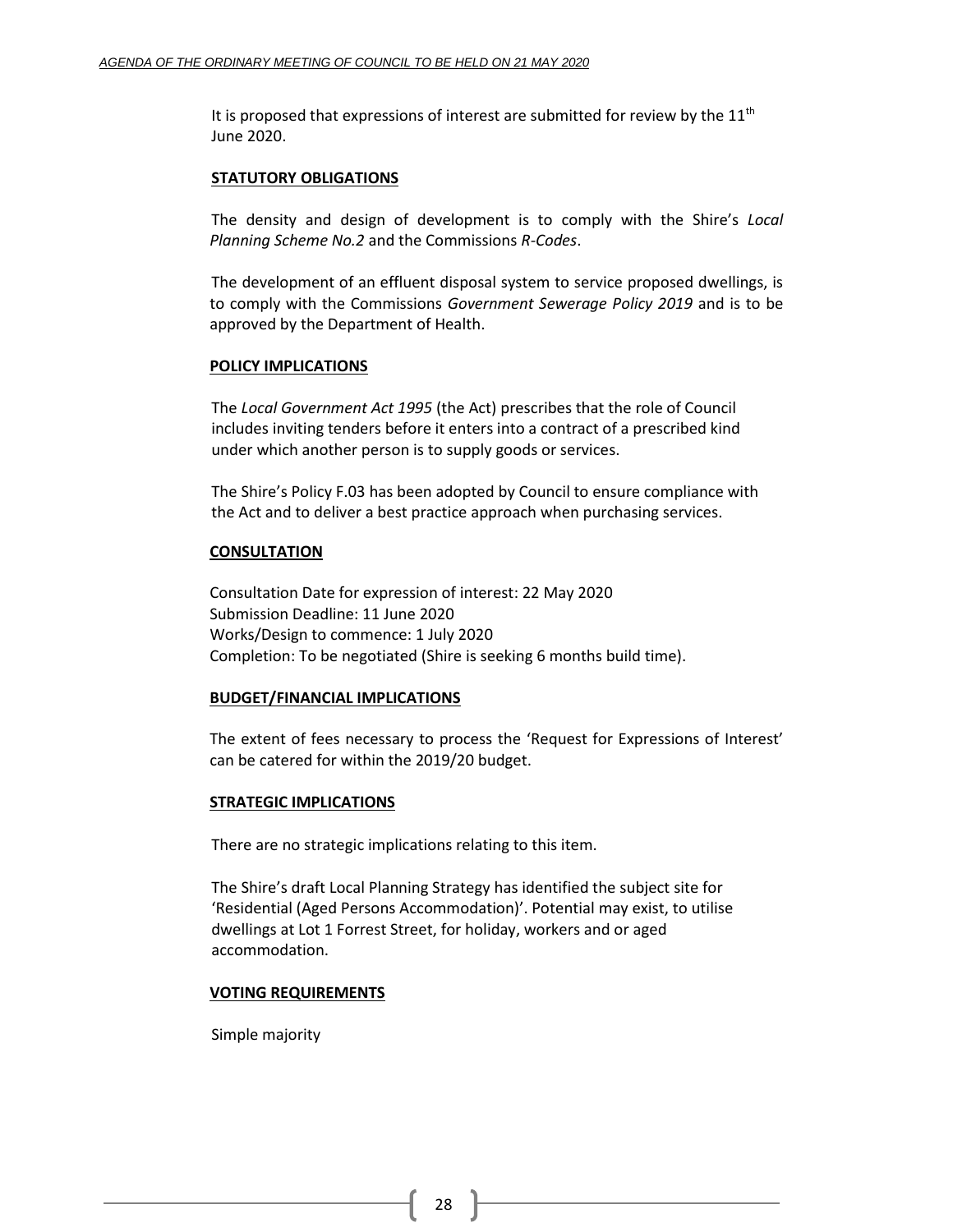# **OFFICER RECOMMENDATION – ITEM 12.1**

# **That Council**

- **1. Resolves to AGREE to seek support to solicit meaningful responses from relevant proponents to provide a design for:**
	- **a. Eight (8) dwellings at Lot 1 Forrest Street; and**
	- **b. A Septic Tank Effluent Disposal system (community scheme to service the 8 dwellings) at a location yet to be confirmed.**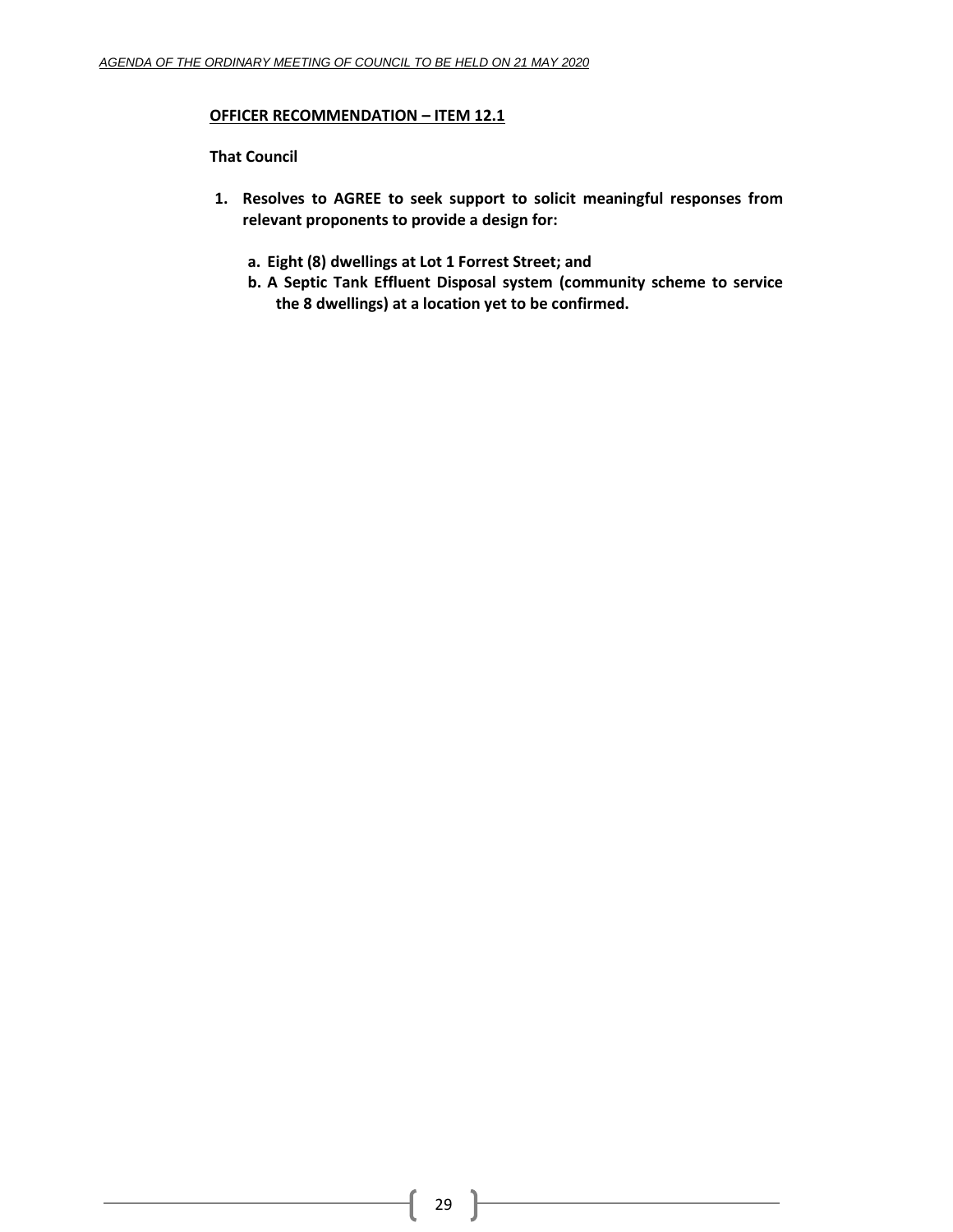# <span id="page-29-1"></span><span id="page-29-0"></span>**13 CONFIDENTIAL MATTERS - BEHIND CLOSED DOORS**

# 13.1 **Dr P de Ronchi – Employment Contract**

# **OFFICER RECOMMENDATION – item 13.1**

The CEO is permitted to enter into a contract to appoint Dr Phillip de Ronchi.

*(confidential report in separate envelope)*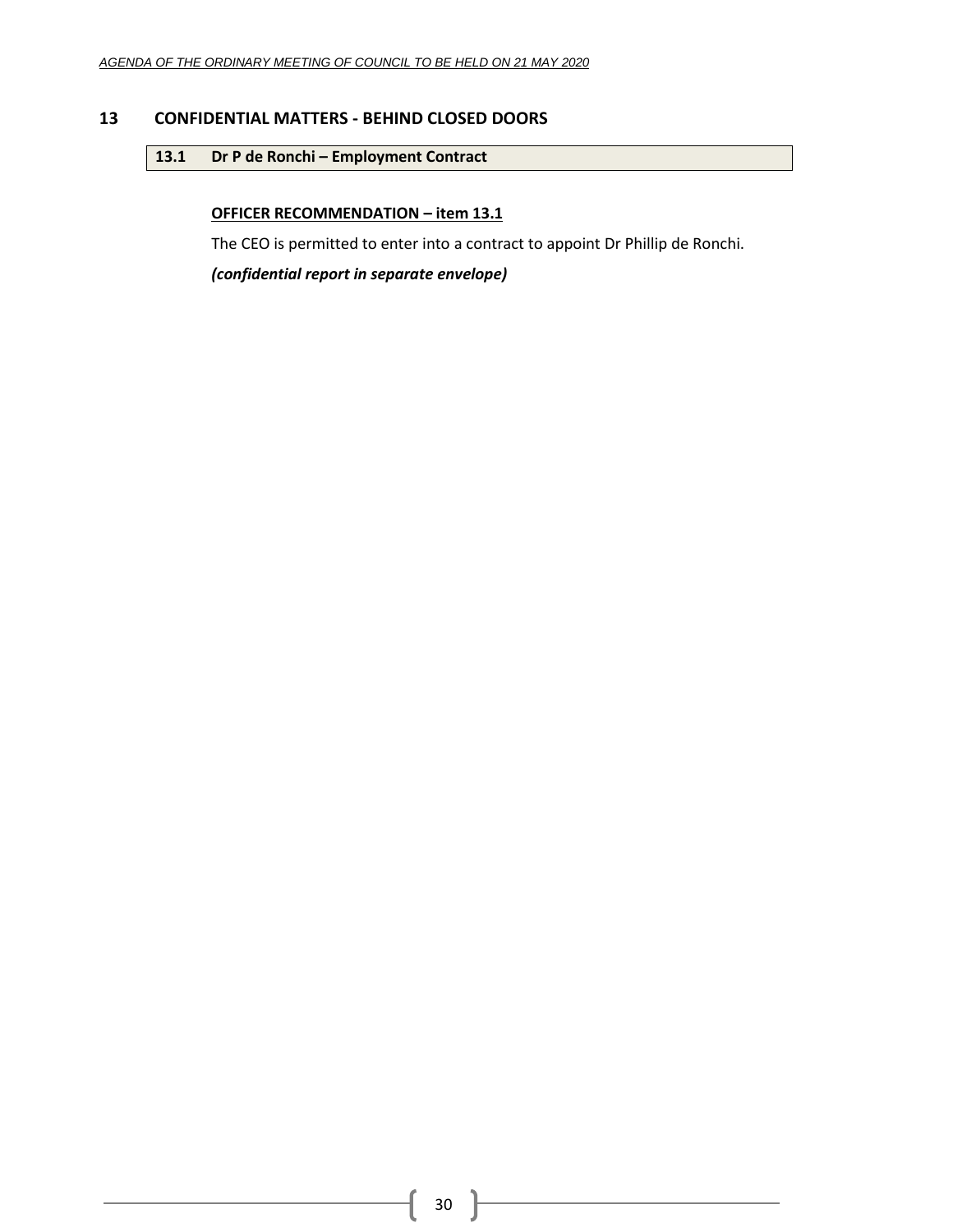# <span id="page-30-0"></span>**13.2 CEO – Review of salary arrangements**

*(confidential report in separate envelope)*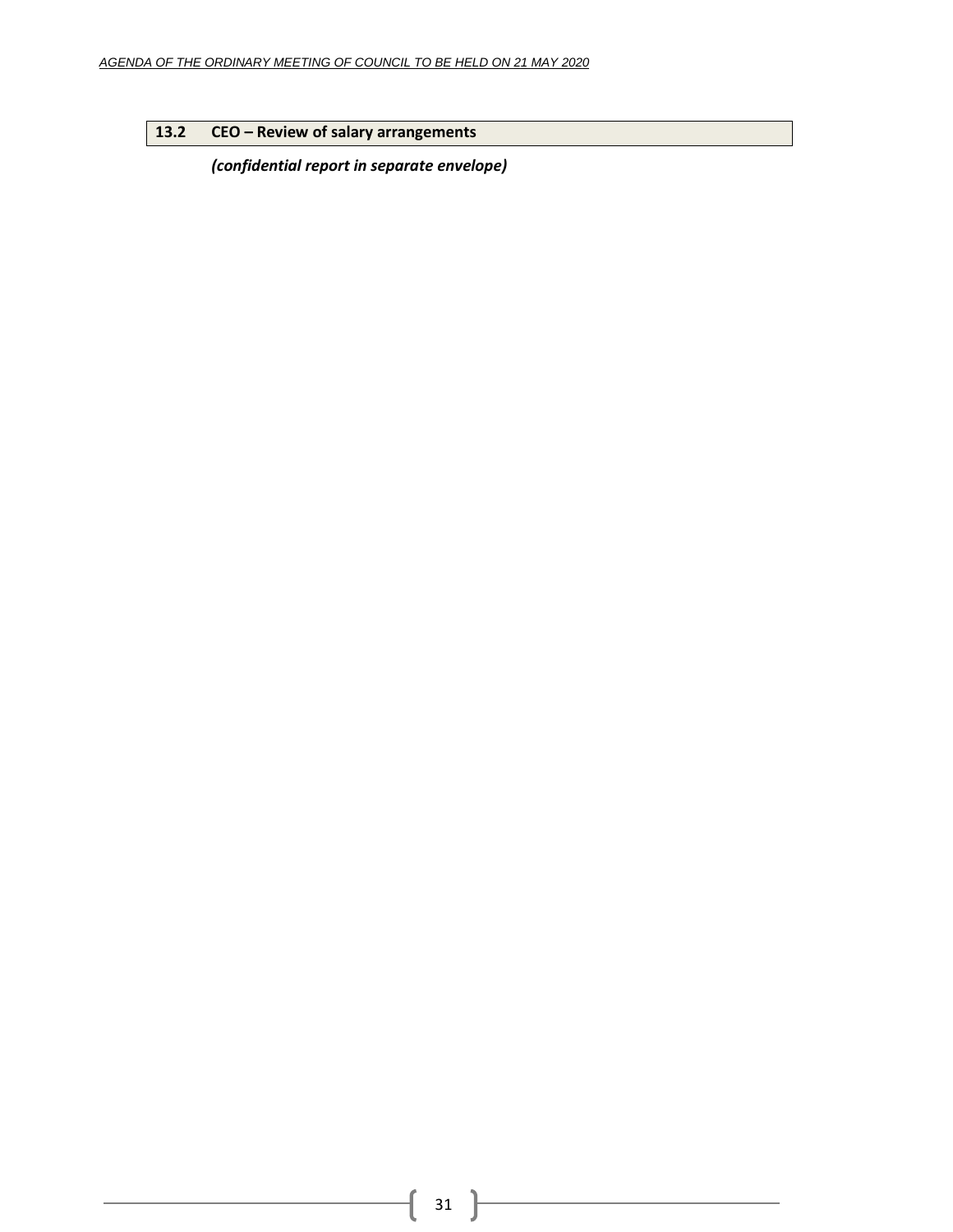# <span id="page-31-0"></span>**13.3 Community Grants Assessment 20/21**

*(confidential report in separate envelope)*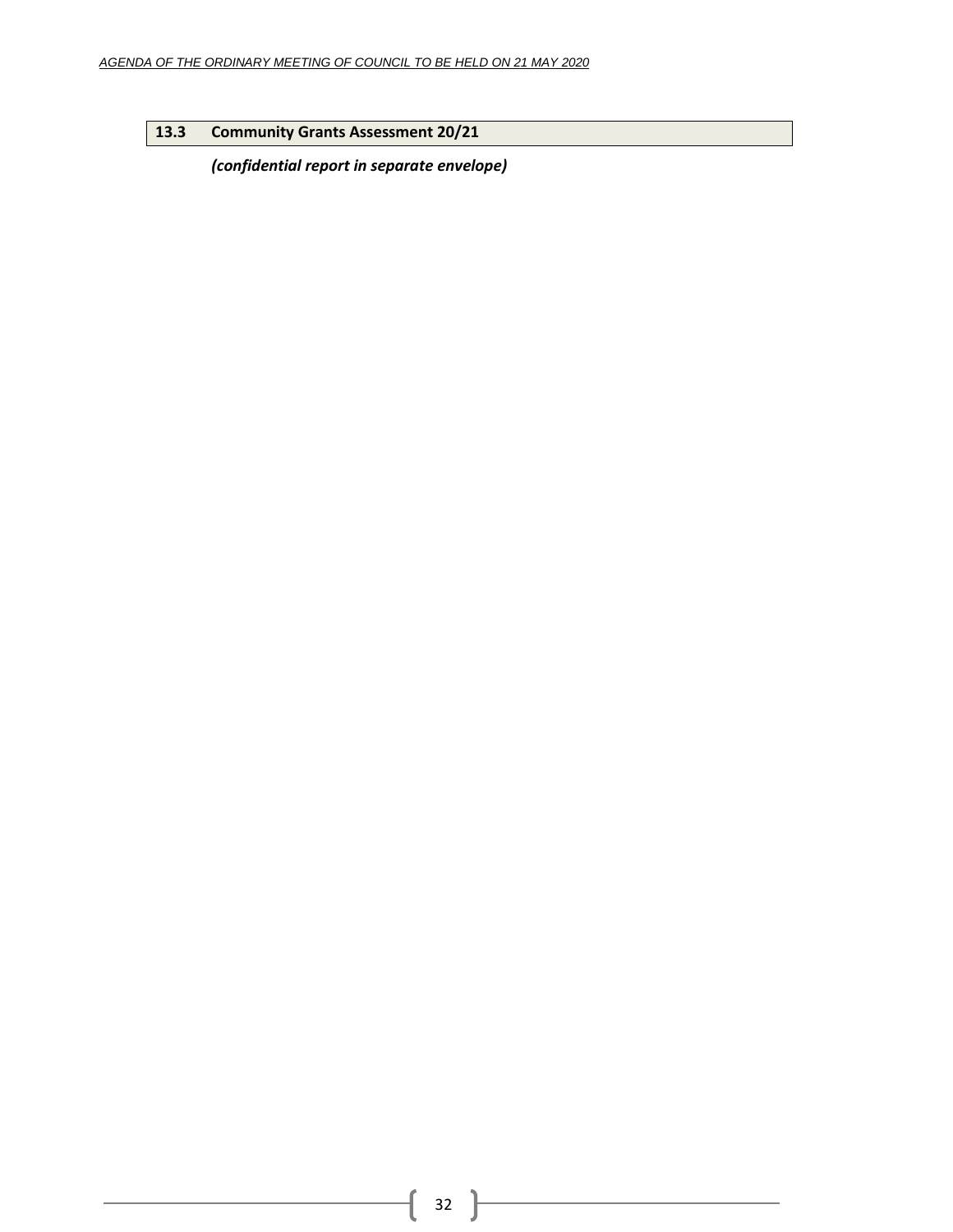# <span id="page-32-1"></span><span id="page-32-0"></span>**14 INFORMATION BULLETIN**

### **14.1 Election Timetable**

Voting In-Person Election *(please refer to attachment)* S4.9 applies to the setting of the date:

4.9. Election day for extraordinary election (1) Any poll needed for an extraordinary election is to be held on a day decided on and fixed  $-$  (a) by the mayor or president, in writing, if a day has not already been fixed under paragraph (b); or (b) by the council at a meeting held within one month after the vacancy occurs, if a day has not already been fixed under paragraph (a).